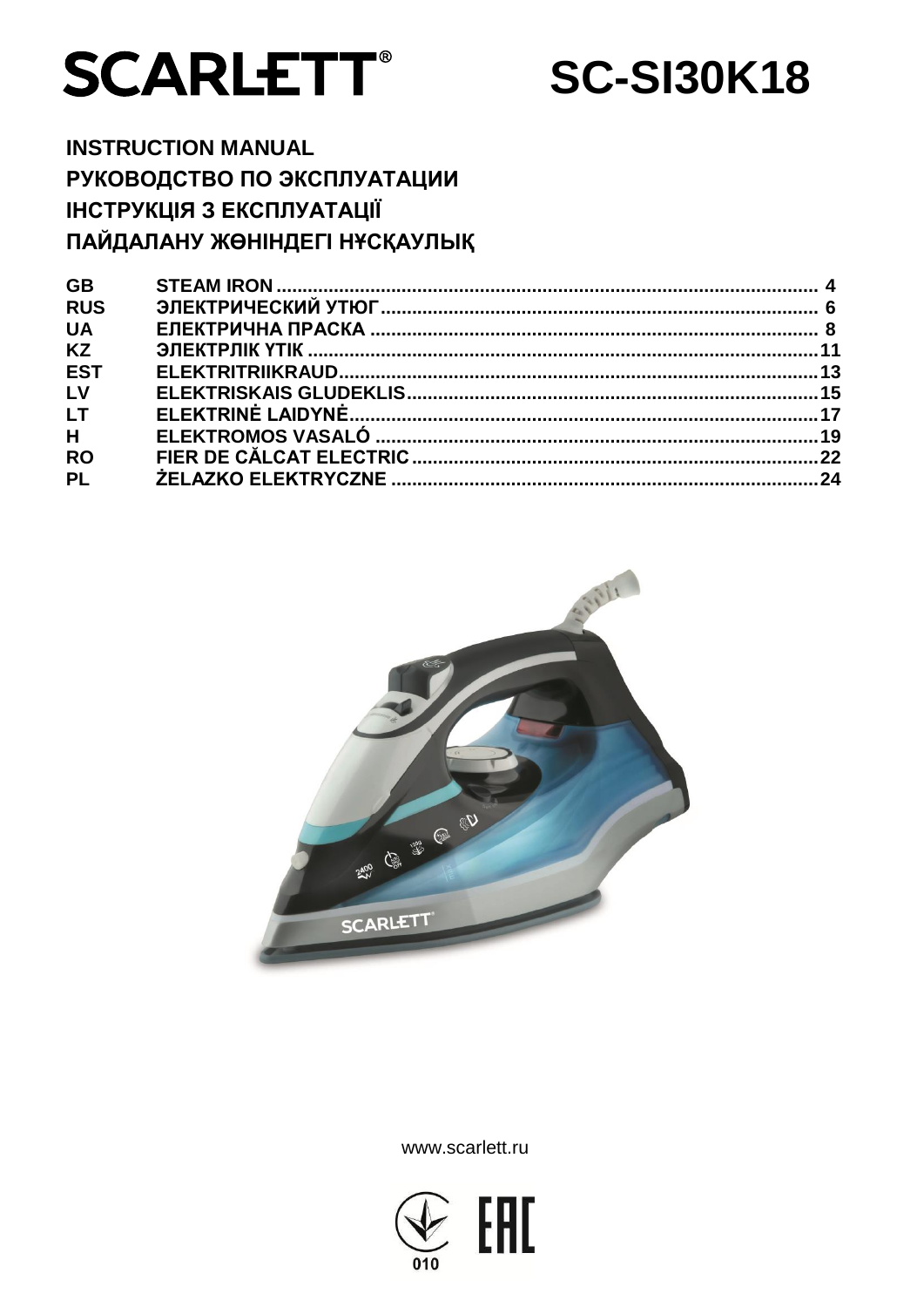- 1. Spray nozzle
- 2. Water filling inlet
- 3. Steam Blow Button
- 4. Spray button
- 5. Variable steam control
- 6. Handle
- 7. Swiveling cord protector
- 8. Heel rest
- 9. Indicator light
- 10. Half-transparent water tank
- 11. Temperature control dial
- 12. Self-cleaning button<br>13. Soleplate «KeramoP
- 13. Soleplate «KeramoPro»
- 14. Beaker

## **KZ СИПАТТАМА**

- 1. Шашыратқыш
- 2. Су толтыруға арналған тесік
- 3. Бу ағынын беретін түймешік
- 4. Су бүркуге арналған ноқат<br>5. Буландыру дәрежесін
- 5. Буландыру дәрежесін
- реттегіш
- 6. Тұтқа
- 7. Бауды оралып кетуден қорғауға арналған топса
- 8. Үтіктің өкшесі
- 9. Қызудың жарықты индикаторы<br>10. Суға арналған күнгірт
- 10. Суға арналған күңгірт
- резервуар
- 11. Термореттегіш
- 12. Өзің-өзі тазалау ноқаты
- 13. Керамика жабынымен ұлтан «KeramoPro»
- 14. Стақан

#### **LT APRAŠYMAS H LEÍRÁS RO DETALII PRODUS**

- 1. Purkštuvas
- 2. Vandens įpylimo anga
- 3. "Garų smūgio" mygtukas
- 4. Purkštuvo mygtukas
- 5. Garinimo lygio reguliatorius
- 6. Rankena
- 7. Sukiojamas elektros laidas
- 8. Laidynės kulnas
- 9. Ikaitimo šviesos indikatorius
- 10. Pusiau skaidrus vandens rezervuaras
- 11. Termoreguliatorius
- 12. Savaiminio išsivalymo mygtukas
- 13. Keramikinis padas «KeramoPro»
- 14. Matavimo indelis

## **GB DESCRIPTION RUS УСТРОЙСТВО ИЗДЕЛИЯ UA ОПИС**

- 1. Разбрызгиватель
- 2. Отверстие для наполнения водой
- 3. Кнопка парового удара
- 4. Кнопка разбрызгивания
- 5. Регулятор степени отпаривания
- 6. Ручка
- 7. Шарнир для защиты шнура от перекручивания
- 8. Пятка утюга
- 9. Световой индикатор нагрева
- 10. Полупрозрачный резервуар для воды
- 11. Терморегулятор
- 12. Кнопка самоочистки
- 13. Подошва «KeramoPro»
- 14. Стакан

#### **EST KIRJELDUS**

- 1. Pihusti
- 2. Vee sissevooluava
- 3. Aurupuhumisnupp<br>4. Pihustusnupp
- 4. Pihustusnupp<br>5. Aururegulaato
- Aururegulaator
- 6. Käepide<br>7. Juhtme i
- 7. Juhtme ülekeeramisvastane kaitseliigend
- 8. Toetustald
- 9. Kuumenduse märgutuli<br>10. Poolläbipaistev veerese
- 10. Poolläbipaistev veereservuaar
- 11. Termoregulaator
- 12. Isepuhastumise nupp
- 13. Keraamilise «KeramoPro»
- 14. Klaas

- 1. Permetfújó
- 2. Vízfeltöltő rés
- 3. Gőzsugár gomb
- 4. Permetfújó gomb
- 5. Gőzfokozat-szabályozó
- 6. Fogantyú
- 7. Forgó vezeték-védő
- 8. Vasalótalp
- 9. Melegedési jelzőlámpa
- 10. Félig átlátszó víztartály
- 11. Hőmérséklet-szabályzó
- 12. Öntisztítási gomb
- 13. Kerámia bevonatú talp «KeramoPro»

www.scarlett.ru SC-SI30K18

14. Pohár.

- 1. Розбризкувач
- 2. Отвір для наповнення водою

7. Шарнір для захисту шнура від

9. Світловий індикатор нагріву 10. Напівпрозорий резервуар для

Кнопка самоочищення 13. Підошва «KeramoPro»

2. Atvērums ūdens ieliešanai 3. Tvaika trieciena poga<br>4. Ūdens smidzināšanas 4. Ūdens smidzināšanas poga<br>5. Tvaika pakāpes regulators 5. Tvaika pakāpes regulators

> Šarnīrs aizsardzībai pret elektrovada sagriešanos

Uzsildīšanas gaismas indikators

2. Orificiu pentru alimentarea cu apă 3. Buton pentru jetul de aburi 4. Buton pentru pulverizare 5. Regulator al nivelului de aburi

7. Balama pentru protecția cablului contra

- 3. Кнопка парового удару
- 4. Кнопка розбризкування

перекручування 8. П'ятка праски

- 5. Регулятор ступеня відпарювання
- 6. Ручка

води

14. Стакан

 **LV APRAKSTS**

1. Slacinātājs

6. Rokturis<br>7. Šarnīrs

14. Glāzīte

1. Pulverizator

răsucirii

11. Termostat

14. Pahar

8. Talpa fierului de călcat 9. Indicatorul luminos de încălzire 10. Rezervor pentru apă semitransparent

12. Buton de auto-curățare 13. Talpă «KeramoPro»

6. Mâner

8. Gludekļa pēda

10. Puscaurspīdīgs ūdens rezervuāra vāciņš 11. Termoregulators 12. Pašattīrīšanās poga 13. Pamatne «KeramoPro»

11. Терморегулятор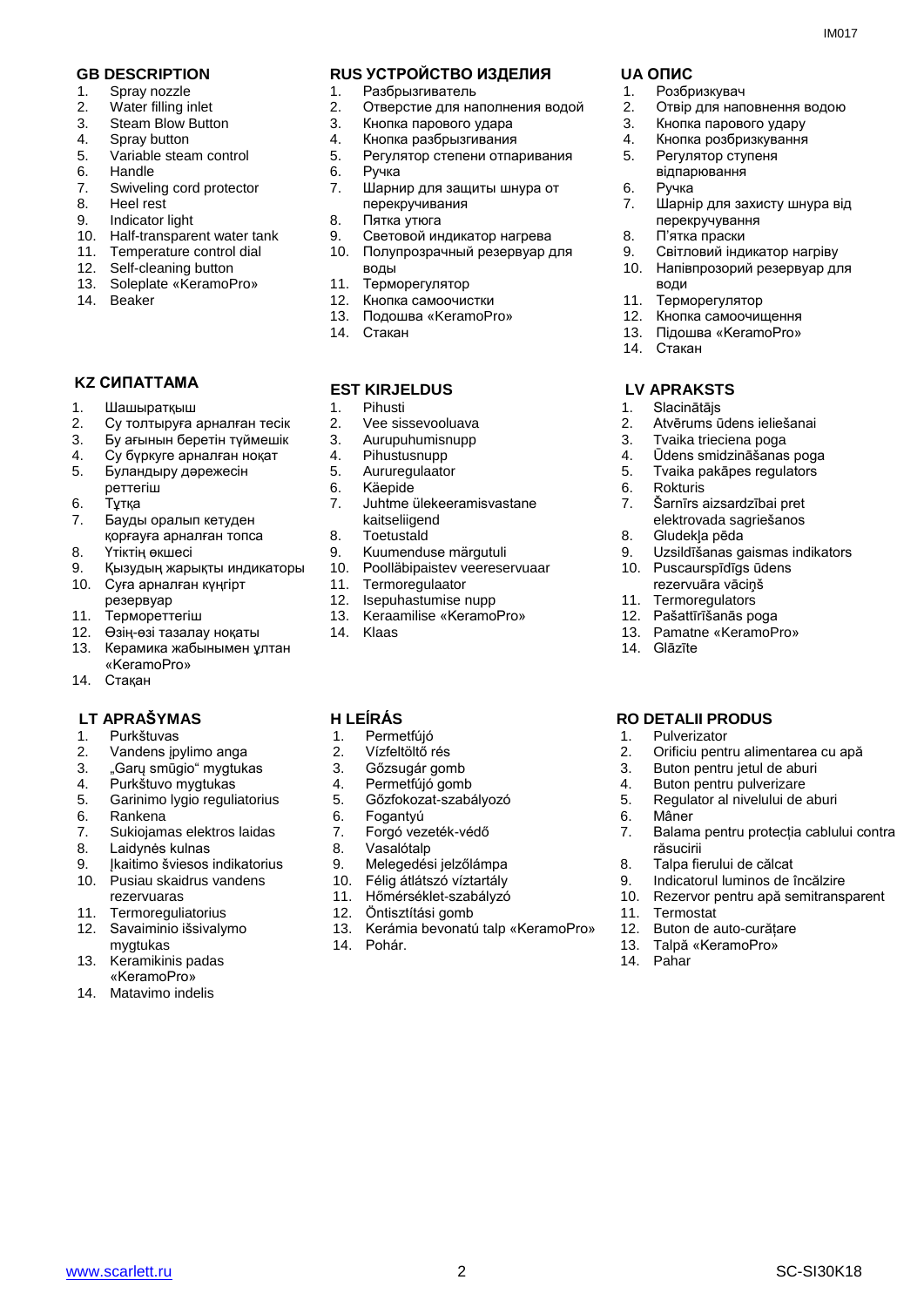# **PL BUDOWA URZĄDZENIA**<br>1. Spryskiwacz<br>2. Otwór do napełniania

- 1. Spryskiwacz
- 2. Otwór do napełniania urządzenia wodą
- 3. Przycisk uderzenia pary
- 4. Przycisk spryskiwacza
- 5. Regulator stopnia rozparzania 6. Rączka<br>7. Zawias
- 7. Zawias dla ochrony przewodu przed przekręceniem
- 
- 8. Pięta żelazka<br>9. Świetlny wska 9. Świetlny wskaźnik nagrzewania
- 10. Półprzezroczysty zbiornik wody
- 11. Termoregulator
- 12. Przycisk samooczyszczenia
- 13. Stopa «KeramoPro»
- 14. Kubek



| 220-240 V $\sim$ 50 Hz | 2200-2400 W | 1.78 / 1.85 kg | mm<br>145<br>120<br>285 |
|------------------------|-------------|----------------|-------------------------|
|------------------------|-------------|----------------|-------------------------|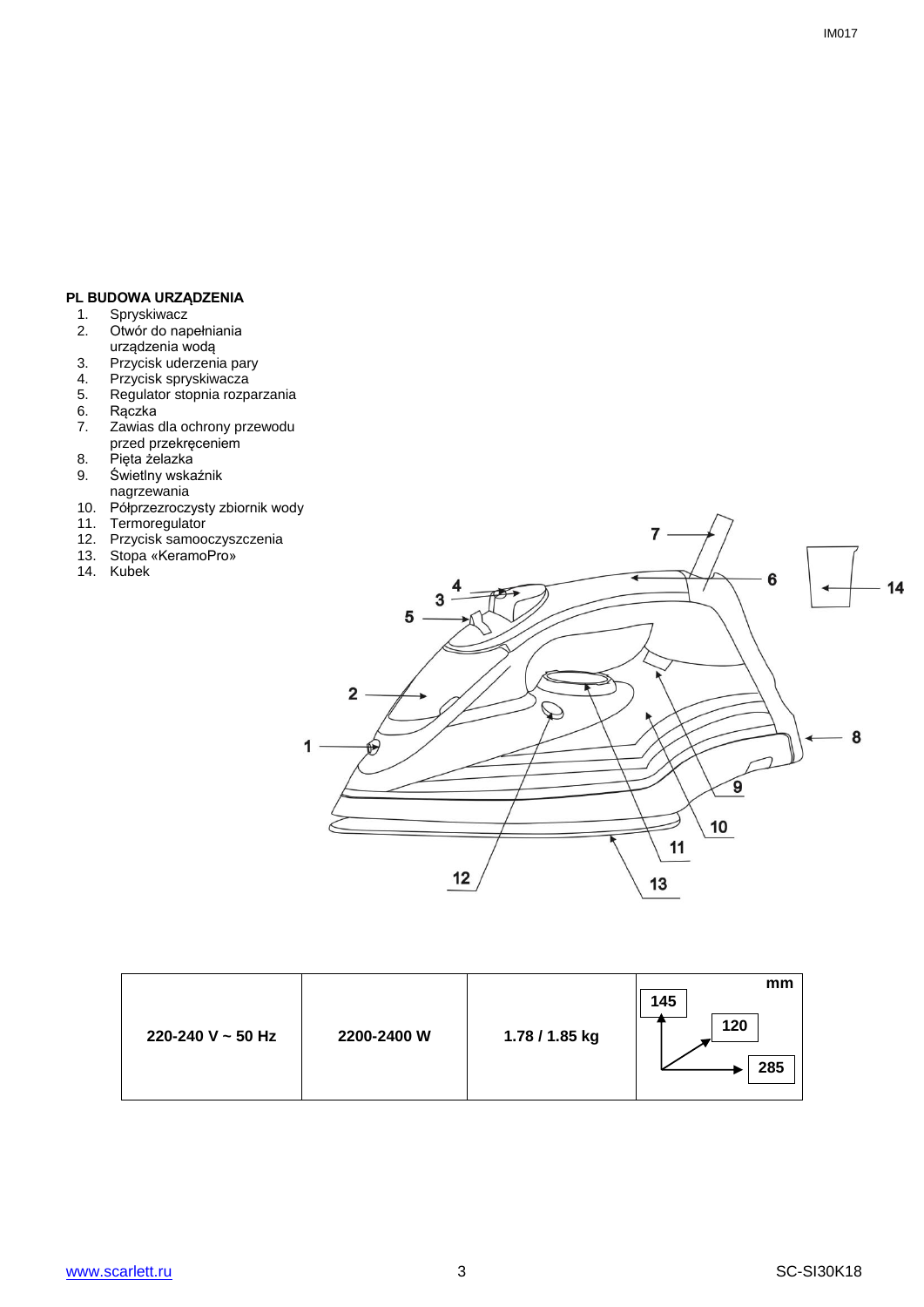# **GB** INSTRUCTION MANUAL **IMPORTANT SAFEGUARDS**

- Please read the instruction manual before use and save it for future references.
- Before the first switching on check that voltage indicated on the rating label corresponds to the mains voltage in your home.
- For home use only. Do not use for industrial purposes. Use the steam iron only for its intended use.
- Do not use outdoors or in damp area.
- Never pull the cord while disconnecting from the power outlet; instead, grasp the plug only and pull to disconnect.
- Keep the cord away from sharp edges and hot surfaces.
- Always unplug the steam iron from the power supply when filling with water or emptying and when not in use.
- To prevent risk of electric shock and fire, do not immerse the appliance in water or any other liquids. If it has happened DO NOT TOUCH the appliance, unplug it immediately and check in a service center.
- Do not operate the steam iron with damaged cord or plug, or after the appliance malfunctions, or has been dropped or damaged in any manner. To avoid risk of electric shock, do not disassemble the steam iron; take it to a service center for examination, repair or mechanical adjustment.
- This appliance is not intended for use by persons (including children) with reduced physical, sensory or mental capabilities, or lack of experience and knowledge, unless they have been given supervision or instruction concerning use of the appliances by a person responsible for their safety.
- Do not attempt to repair, adjust or replace any parts of the appliance. Check and repair the malfunctioning appliance in the nearest service center only.
- Children should be supervised to ensure that they do not play with the appliance.
- Do not leave the iron unattended while hot or connected or on an ironing board.
- If ironing is interrupted, stand the iron on heel rest only, do not place the steam iron on metal or rough surfaces.
- CAUTION: To avoid a circuit overload, do not operate another high wattage appliance on the same circuit.
- If the product has been exposed to temperatures below 0ºC for some time it should be kept at room temperature for at least 2 hours before turning it on.
- The manufacturer reserves the right to introduce minor changes into the product design without prior notice, unless such changes influence significantly the product safety, performance, and functions.
- Production date mentioned on the unit and/or on the packing materials and documentations.

# **IRON SOLEPLATE**

 The "Keramopro" soleplates are coated with the professional metal-ceramic coating developed in collaboration with Scarlett specialists. The coating is characterized by an enhanced level of strength, glide and 100% resistance to burning.

# **BEFORE THE FIRST USE**

- Some parts of the steam iron have been slightly greased and as a result the iron may slightly smoke when switched on for the first time. After a short time this will cease.
- Remove protection cover from the soleplate and clean it with a soft cloth.

# **HOW TO USE**

# SETTING TEMPERATURE

- Always check whether a label with ironing instructions is attached to an article to be ironed. Follow these instructions in all cases.
- Turn the temperature control dial round to set the appropriate temperature indicated in ironing instructions or on fabric label.

| .ABEL                   | <b>TYPE OF TEXTILE</b>                           |
|-------------------------|--------------------------------------------------|
|                         | Do not iron this article                         |
|                         | Synthetics, Nylon, Acrylics, Polyester, Rayon    |
|                         | Wool, Silk                                       |
| $\bullet\bullet\bullet$ | Cotton, Linen                                    |
|                         | Maximum temperature (Steam)                      |
| ECO                     | For all types of textile except synthetic fabric |

- Insert the mains plug into the wall socket. The indicator light will turn on.
- When the indicator light goes out you may start ironing
- If you set the temperature control to lower setting after ironing at a high temperature, it is not recommended to iron before the pilot light switches on again.

WATER TANK FILLING

- Unplug the iron before filling the water tank.
- Hold the steam iron in horizontal position.
- Slowly pour water through the water inlet.
- Do not fill higher than mark on the water tank, in order to avoid water spilling.
- The opening which is used for pouring water should be closed when the iron is in use.
- Always unplug the iron from the power socket when refilling the water reservoir.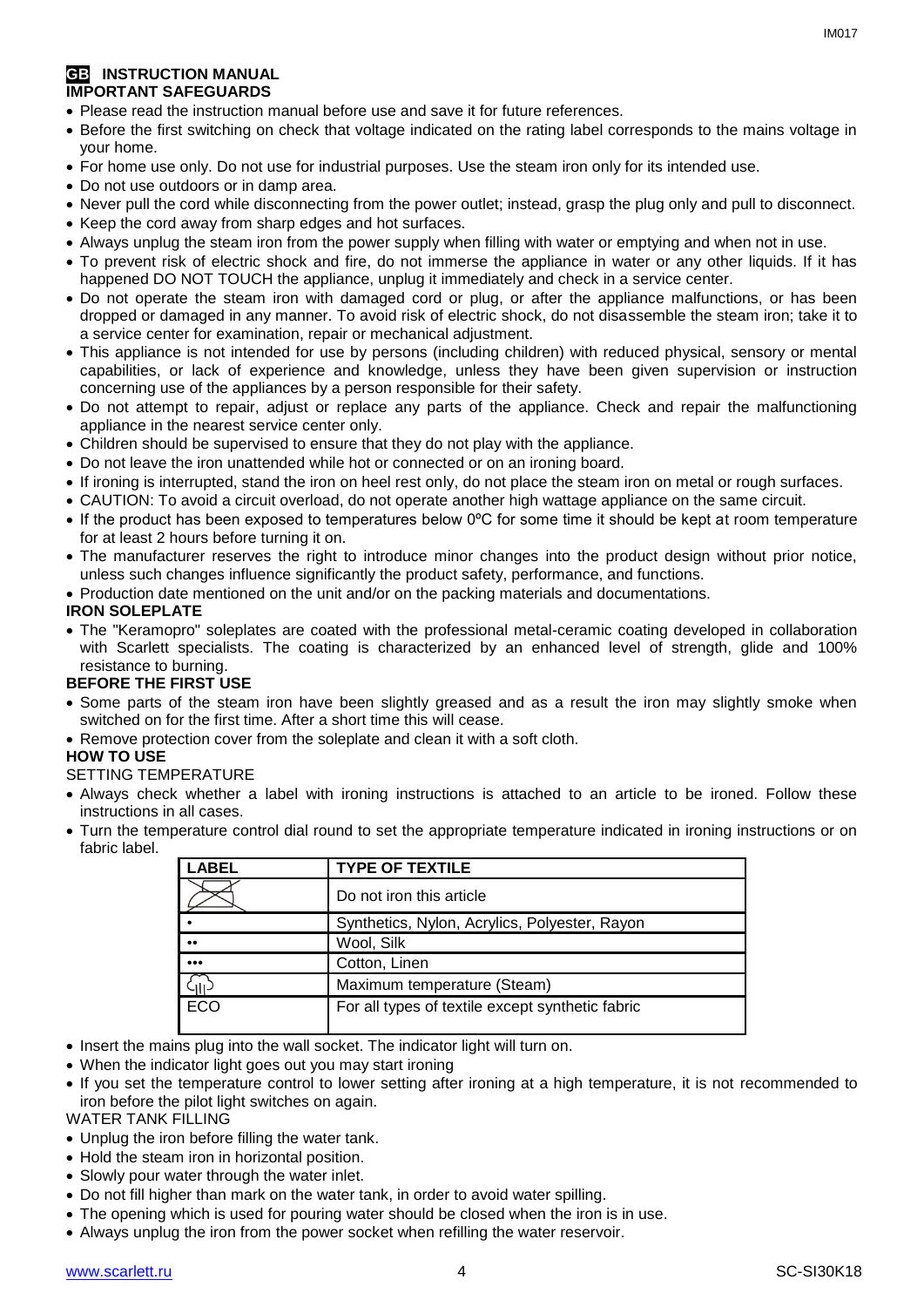$INAO17$ 

NOTE: Your steam iron is designed to use tap water. However, if the water is very hard, it is advisable to use distilled water.

NOTE: Do not use chemically de-limed or perfumed water.

NOTE: If you have too hard water,it is advisable to use only distilled or demineralized water.

The water tank should be emptied after each use.

SPRAYING

- As long as there is enough water in the water tank, you may use the spray button at any temperature setting during steam or dry ironing.
- Press the spray button several times to activate the pump while you are ironing.
- STEAM IRONING
- With the unit unplugged, fill the steam iron with water.
- Stand the steam iron on its heel rest in an upright position on an iron-safe surface and plug in.
- Set the temperature control dial to the "••" or "•••" position.
- When the indicator light is off, the steam iron has reached desired temperature.
- Set the variable steam control to the desired position 1,2.
- When finished, turn the temperature dial counterclockwise to the minimum position and unplug the appliance from the power supply.

CAUTION: Avoid coming in contact with ejected steam.

DRY IRONING

- The steam iron can be used on the dry setting with or without water in the water tank, however it is best to avoid having the water tank full while dry ironing.
- Turn the variable steam control to the minimum position.
- CAUTION: If the steam iron has been used for a long time, it is hot and there is no water. Do not refill it with water until the steam iron cools down.

# BURST OF STEAM

- The burst of steam feature provides additional steam for removing stubborn wrinkles.
- Press the powerful steam button to release the burst of steam.
- NOTE: To prevent water leakage from the soleplate, do not keep the powerful steam button pressed for more than 5 seconds.

NOTE: For the best steam quality, do not use more than three successive bursts each time, because the iron will cool.

# VERTICAL STEAM

- Ensure that there is enough water in the water tank.
- Stand the steam iron on its heel rest on an iron-safe surface and plug it.
- Set the temperature control dial and variable steam control to their maximum positions.
- Hold the iron vertically and press the steam burst button, an intense steam will be ejected from the soleplate.

WHEN YOU FINISHED IRONING

- Set the temperature dial to the minimum position.
- Remove the mains plug from the wall socket.

# ECO MODE

- The ECO Mode allows you to save up to 20 percents of electric power, and is designed for the most effective smoothing of most types of fabrics. Smoothing occurs through a combination of optimum temperature suitable for most types of fabrics (except synthetic), and powerful steam blow.
- Fill the water tank with water according to instructions.
- Set the thermostat to ECO position.
- Set the steaming power knob to position 2.

AUTOMATIC TURN-OFF

 This function turns the iron off automatically if the iron remains in horizontal position for more than 30 seconds or if the iron stands vertically for more than 8 minutes. This function completely eliminates the risk of fire.

# **CARE AND CLEANING**

- Before cleaning the steam iron ensure it is unplugged from the power supply and has completely cooled down.
- Do not use abrasive cleaners.

# SELE-CLEANING

- Fill water reservoir up to the maximum level and then close it.
- Set the temperature control to its maximum position.
- Insert the main plug into the wall socket.
- Allow the iron to heat up until the indicator light goes out.
- Holding the iron horizontally over the sink then change the steam control to the maximum position 2 and press the self-cleaning button.
- Boiling water and steam will be ejected from the holes in soleplate with Impurities washed out. Rock the iron forwards and backwards during this operation.
- Repeat self-cleaning if you notice that much impurity has been washed out.
- Move the iron over an old (preferably) piece of cloth. This to ensure that the soleplate will be dry during storage. **STORAGE**
- Unplug the appliance from the power supply, empty the water tank (do it after each use) and allow the steam iron to cool down completely.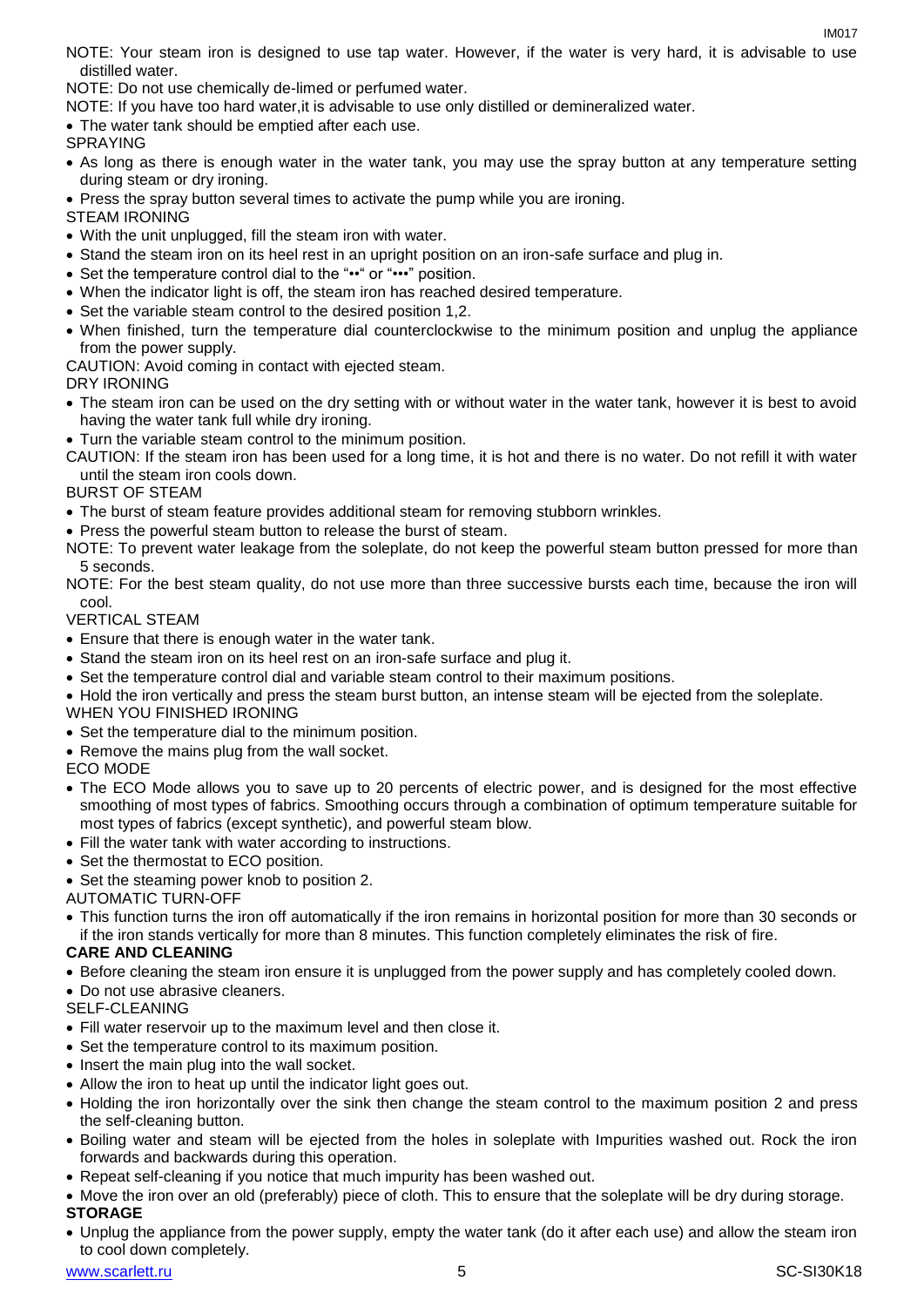- Wrap the cord around the heel rest.
- To protect the soleplate, place the steam iron in an upright position on its heel rest.

The symbol on the unit, packing materials and/or documentations means used electrical and electronic units and battery's should not be toss in the garbage with ordinary household garbage. These units should be pass to special receiving point.

For additional information about actual system of the garbage collection address to the local authority.

Valid utilization will help to save valuable resources and avoid negative work on the public health and environment which happens with incorrect using garbage.

# **RUS РУКОВОДСТВО ПО ЭКСПЛУАТАЦИИ МЕРЫ БЕЗОПАСНОСТИ**

- Внимательно прочитайте данную инструкцию перед эксплуатацией прибора во избежание поломок при использовании. Неправильное обращение может привести к поломке изделия, нанести материальный ущерб или причинить вред здоровью пользователя.
- Перед первоначальным включением проверьте, соответствуют ли технические характеристики, указанные на изделии, параметрам электросети.
- Использовать только в бытовых целях. Прибор не предназначен для промышленного применения.
- Не использовать вне помещений или в условиях повышенной влажности.
- При отключении прибора от сети питания держитесь рукой за вилку, не тяните за шнур питания.
- Следите за тем, чтобы шнур питания не касался острых кромок и горячих поверхностей.
- Всегда отключайте прибор от электросети, если он не используется, а также перед заливом или сливом воды.
- Во избежание поражения электрическим током и возгорания, не погружайте прибор или шнур питания в воду или другие жидкости. Если это произошло, НЕ БЕРИТЕСЬ за изделие, немедленно отключите его от электросети и обратитесь в Сервисный центр для проверки.
- При повреждении шнура питания его замену, во избежание опасности, должен производить изготовитель или уполномоченный им сервисный центр, или аналогичный квалифицированный персонал.
- Прибор не предназначен для использования лицами (включая детей) с пониженными физическими, чувственными или умственными способностями или при отсутствии у них опыта или знаний, если они не находятся под контролем или не проинструктированы об использовании прибора лицом, ответственным за их безопасность.
- Не пытайтесь самостоятельно ремонтировать устройство. При возникновении неполадок обращайтесь в ближайший Сервисный центр.
- Дети должны находиться под контролем для недопущения игры с прибором.
- Утюг не должен быть без присмотра, пока он подключен к сети питания.
- В перерывах при глажении ставьте утюг только на пятку. Не рекомендуется ставить его на металлические или шероховатые поверхности.Во время глажения и в перерывах между ним утюг должен находиться на устойчивой поверхности
- ВНИМАНИЕ: Во избежание перегрузки сети питания, не подключайте утюг одновременно с другими мощными электроприборами к одной и той же линии электросети.
- Если изделие некоторое время находилось при температуре ниже 0ºC, перед включением его следует выдержать в комнатных условиях не менее 2 часов.
- Производитель оставляет за собой право без дополнительного уведомления вносить незначительные изменения в конструкцию изделия, кардинально не влияющие на его безопасность, работоспособность и функциональность.
- Дата производства указана на изделии и/или на упаковке, а также в сопроводительной документации.

#### **ПОДОШВА**

 Подошва «Keramopro» это профессиональное металлокерамическое покрытие, разработанное совместно со специалистами компании Scarlett. Покрытие обладает повышенным уровнем прочности, скольжения и 100% стойкостью к пригоранию.

# **ПОДГОТОВКА**

- На некоторые детали утюга при изготовлении была нанесена смазка, поэтому при первоначальном включении утюг может немного дымить. Через некоторое время дым исчезнет.
- Снимите защитный чехол с рабочей поверхности и протрите ее мягкой тканью.

# **РАБОТА**

ТЕМПЕРАТУРНЫЕ РЕЖИМЫ

- Перед началом работы убедитесь, что на изделии, которое Вы собираетесь гладить, имеется ярлык с указаниями по обработке этого конкретного изделия; неукоснительно придерживайтесь их.
- Установите терморегулятор в положение, соответствующее типу ткани, которую Вы собираетесь гладить: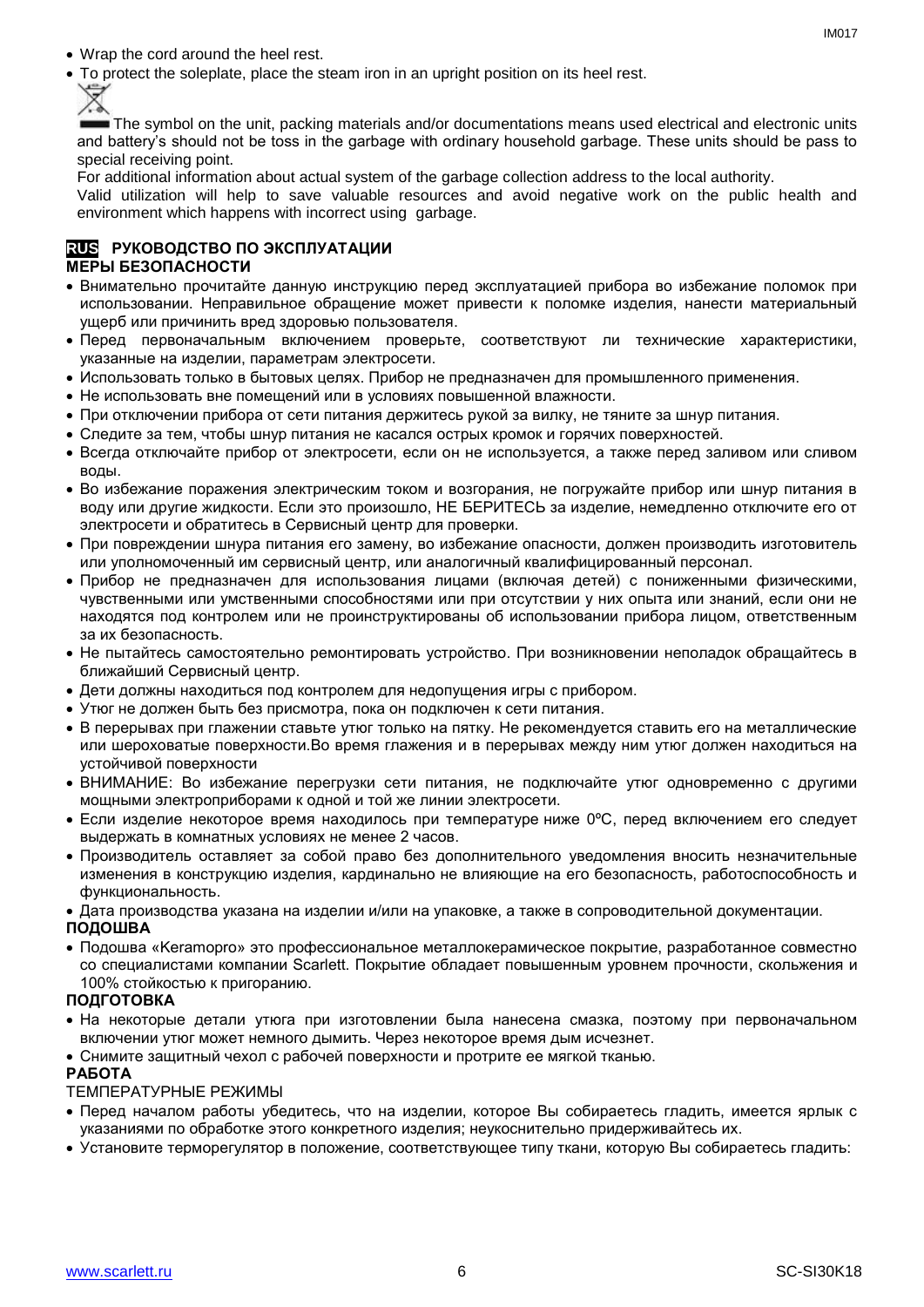| ЗНАЧОК           | ТИП ТКАНИ                                    |
|------------------|----------------------------------------------|
|                  | Изделие гладить не рекомендуется             |
| $\bullet$        | Синтетика, Нейлон, Акрил, Полиэстер, Вискоза |
| $\bullet\bullet$ | Шерсть, Шелк                                 |
| $\cdots$         | Хлопок, Лён                                  |
| 유                | Максимальная температура (отпаривание)       |
| ECO              | Для всех видов ткани, кроме синтетики        |

Подключите утюг к электросети. Загорится световой индикатор нагрева.

Когда индикатор погаснет, можно начинать гладить.

 Если при глажении Вы установили меньшую температуру, то прежде, чем продолжать работу, рекомендуется дождаться, когда загорится индикатор нагрева.

НАПОЛНЕНИЕ РЕЗЕРВУАРА ДЛЯ ВОДЫ

- Перед заливом воды отключите утюг от электросети.
- Поставьте утюг горизонтально (на подошву).
- Аккуратно залейте воду в резервуар.
- Во избежание переполнения не наливайте воду выше отметки «max» на резервуаре.

ВНИМАНИЕ: Утюг рассчитан на использование водопроводной воды. Однако предпочтительнее заливать очищенную воду, особенно, если водопроводная слишком жёсткая.

- Не заливайте в резервуар химически умягченную воду и не используйте ароматизирующие добавки.
- Если водопроводная вода слишком жесткая, заливайте только дистиллированную или деминерализованную воду.
- Отверстие для заполнения водой не должно быть открытым при пользовании утюгом.
- При повторном заполнении резервуара водой всегда отключайте утюг от электросети
- В конце работы всегда необходимо полностью удалять воду из резервуара.

ВНИМАНИЕ: После слива воды из **остывшего** утюга, установите его вертикально (на пятку) и включите на **2 минуты** в режиме максимального нагрева, после чего отключите утюг от электросети.

# РАЗБРЫЗГИВАНИЕ

- Разбрызгивание можно применять при любом режиме работы, если в резервуаре достаточно воды.
- Для этого несколько раз нажмите кнопку разбрызгивания.
- ОТПАРИВАНИЕ
- Отключите утюг от электросети и налейте в резервуар воду.
- Поставьте утюг вертикально на гладильную доску и подключите к электросети.
- Установите терморегулятор в положение "••" или "•••".
- Дождитесь, пока погаснет индикатор нагрева, т.е. будет достигнута установленная температура.
- Установите регулятор степени отпаривания в нужное положение 1,2.
- После окончания работы переведите терморегулятор в минимальное положение «min» и отключите утюг от электросети.

ВНИМАНИЕ: Во избежание ожогов не допускайте контакта с паром, выходящим из сопел на подошве утюга. СУХОЕ ГЛАЖЕНИЕ

- Вы можете гладить в сухом режиме, даже если резервуар заполнен водой. Однако при продолжительной работе в этом режиме не рекомендуется наливать в резервуар слишком много воды.
- Установите регулятор степени отпаривания в минимальное положение.

ВНИМАНИЕ: Если во время работы Вам необходимо применить отпаривание, а в резервуаре нет воды, отключите утюг от электросети и подождите, пока он остынет, и лишь затем заливайте воду. ПАРОВОЙ УДАР

- Эта функция служит для дополнительной разовой подачи пара при разглаживании сильно смятых участков ткани.
- Нажмите кнопку парового удара.

ПРИМЕЧАНИЕ: Во избежание вытекания воды из паровых отверстий, не удерживайте кнопку парового удара нажатой дольше 5 секунд.

ПРИМЕЧАНИЕ: Не нажимайте кнопку парового удара более 3 раз подряд, иначе утюг остынет.

# ВЕРТИКАЛЬНОЕ ОТПАРИВАНИЕ

- Убедитесь, что в резервуаре достаточно воды.
- Подключите утюг к электросети и поставьте его вертикально.
- Установите терморегулятор и регулятор степени отпаривания в максимальное положение.
- Держа утюг вертикально, нажмите кнопку парового удара.
- ЗАВЕРШЕНИЕ РАБОТЫ
- Установите терморегулятор в минимальное положение «min».
- Отключите утюг от электросети.
- ECO РЕЖИМ
- «ECO» режим позволяет экономить до 30% электроэнергии, и предназначен для наиболее эффективного разглаживания большинства тканей. Разглаживание происходит за счёт сочетания оптимальной температуры, подходящей для большинства видов тканей, (за исключением синтетических) и мощного пара.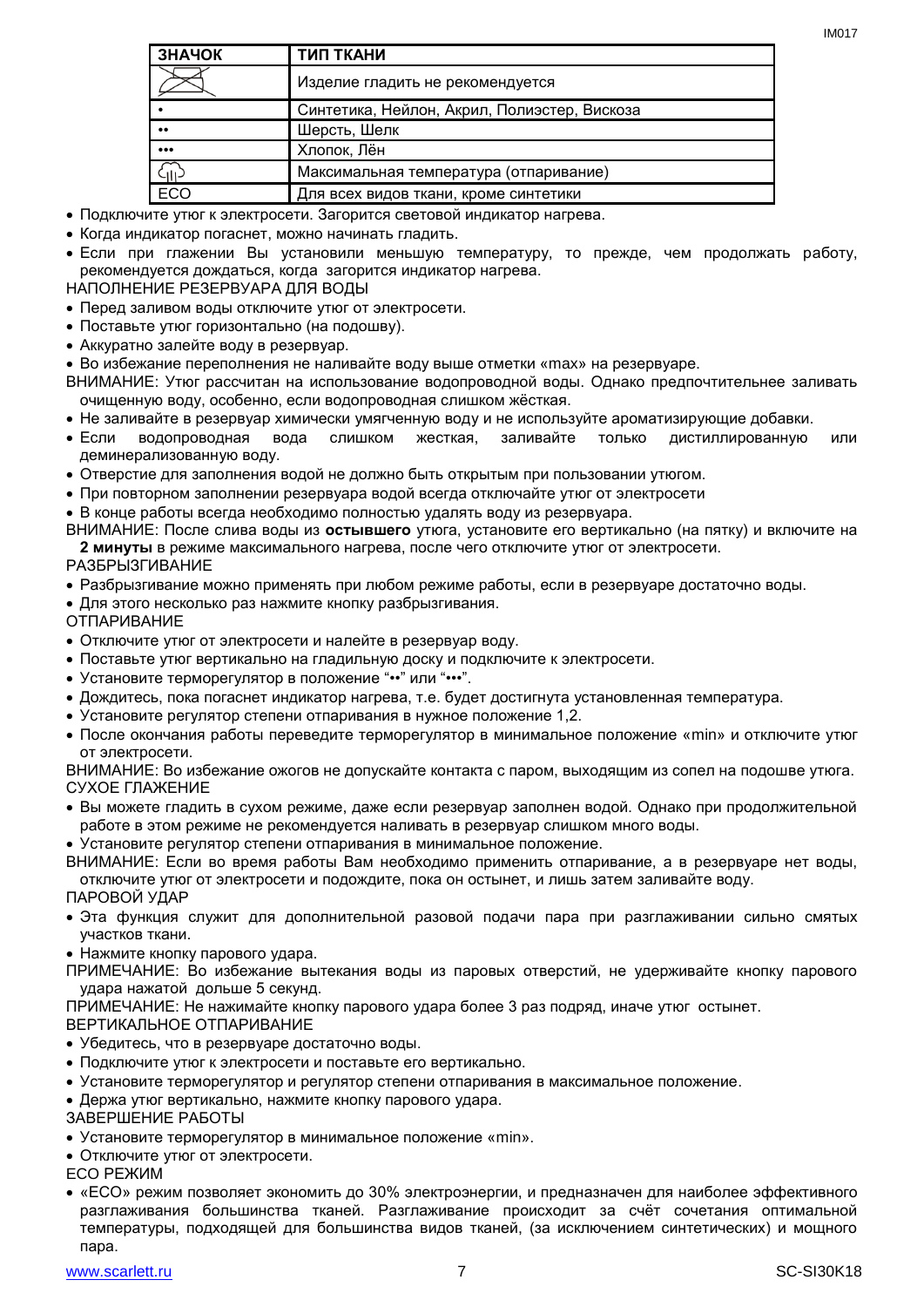- Залейте воду в резервуар для воды согласно инструкции.
- Установите терморегулятор в положение «ECO»
- Переведите регулятор степени отпаривания в положение 2.
- АВТОМАТИЧЕСКОЕ ОТКЛЮЧЕНИЕ
- Данная функция позволяет отключать утюг автоматически, если он остается неподвижным в горизонтальном положении более 30 секунд или в вертикальном положении более 8 минут. Тем самым значительно снижается риск возникновения пожара

# **ОЧИСТКА И УХОД**

- Перед очисткой утюга убедитесь, что он отключен от электросети и полностью остыл.
- Не используйте для очистки подошвы абразивные чистящие средства.
- САМООЧИСТКА
- Наполните резервуар для воды до максимальной отметки, затем закройте крышку.
- Установите терморегулятор в максимальное положение «max».
- Подключите утюг к сети питания.
- Подождите, пока погаснет индикатор нагрева.
- Держа утюг горизонтально над раковиной, установите регулятор степени отпаривания в максимальное положение 2 и нажмите кнопку самоочистки.
- Выходящие из сопел пар и кипящая вода удалят загрязнения. При этом рекомендуется покачивать утюг вперед–назад.
- При сильном загрязнении утюга рекомендуется повторить цикл самоочистки.
- Чтобы высушить подошву утюга, прогладьте кусок ненужной ткани.

## **ХРАНЕНИЕ**

- Отключите утюг от электросети, удалите из резервуара воду и дайте ему полностью остыть.
- Намотайте шнур питания вокруг основания утюга.
- Чтобы не повредить рабочую поверхность, храните утюг вертикально.



**ШЕДанный символ на изделии, упаковке и/или сопроводительной документации означает, что** использованные электрические и электронные изделия и батарейки не должны выбрасываться вместе с обычными бытовыми отходами. Их следует сдавать в специализированные пункты приема.

Для получения дополнительной информации о существующих системах сбора отходов обратитесь к местным органам власти.

Правильная утилизация поможет сберечь ценные ресурсы и предотвратить возможное негативное влияние на здоровье людей и состояние окружающей среды, которое может возникнуть в результате неправильного обращения с отходами.

# **UA ІНСТРУКЦІЯ З ЕКСПЛУАТАЦІЇ**

- Шановний покупець! Ми вдячні Вам за придбання продукції торговельної марки SCARLETT та довіру до нашої компанії. SCARLETT гарантує високу якість та надійну роботу своєї продукції за умови дотримання технічних вимог, вказаних в посібнику з експлуатації.
- Термін служби виробу торгової марки SCARLETT у разі експлуатації продукції в межах побутових потреб та дотримання правил користування, наведених в посібнику з експлуатації, складає 2 (два) роки з дня передачі виробу користувачеві. Виробник звертає увагу користувачів, що у разі дотримання цих умов, термін служби виробу може значно перевищити вказаний виробником строк.

# **МІРИ БЕЗПЕКИ**

- Уважно прочитайте дану інструкцію перед експлуатацією приладу, щоб запобігти поломок при використовуванні. Невірне використання може призвести до поломки виробу, завдати матеріальної втрати чи шкоди здоров'ю користувача.
- Перед першим вмиканням перевірте, чи відповідають технічні характеристики виробу, позначені на наліпці, параметрам електромережі.
- Використовувати тільки у побуті. Прилад не призначений для виробничого використання.
- Не використовувати поза приміщеннями чи в умовах підвищеної вологості.
- При вимиканні приладу з мережі тримайтеся рукою за вилку, не тягніть за шнур.
- Стежте, щоби шнур живлення не торкався гострих крайок та гарячих поверхонь.
- Завжди вимикайте прилад з мережі, якщо він не використовується, а також перед заливанням та зливом води.
- У разі пошкодження кабелю живлення, його заміну, з метою запобігання небезпеці, повинен виконувати виробник або уповноважений їм сервісний центр, або аналогічний кваліфікований персонал.
- Не використовуйте прилад з пошкодженим шнуром живлення чи вилкою, а також після впливу рідин, падіння чи будь-яких ушкоджень. Щоб запобігти враження електричним струмом, не намагайтеся самостійно розбирати чи ремонтувати прилад, при необхідності звертайтеся до сервісного центру.
- Прилад не призначений для використання особами (включаючи дітей) зі зниженими фізичними, чуттєвими або розумовими здібностями або у разі відсутності у них опиту або знань, якщо вони не знаходяться під контролем або не проінструктовані про використання приладу особою, що відповідає за їх безпеку.
- Не намагайтеся самостійно ремонтувати прилад. При виникненні неполадок звертайтеся до найближчого Сервісного центру.

 $INAO17$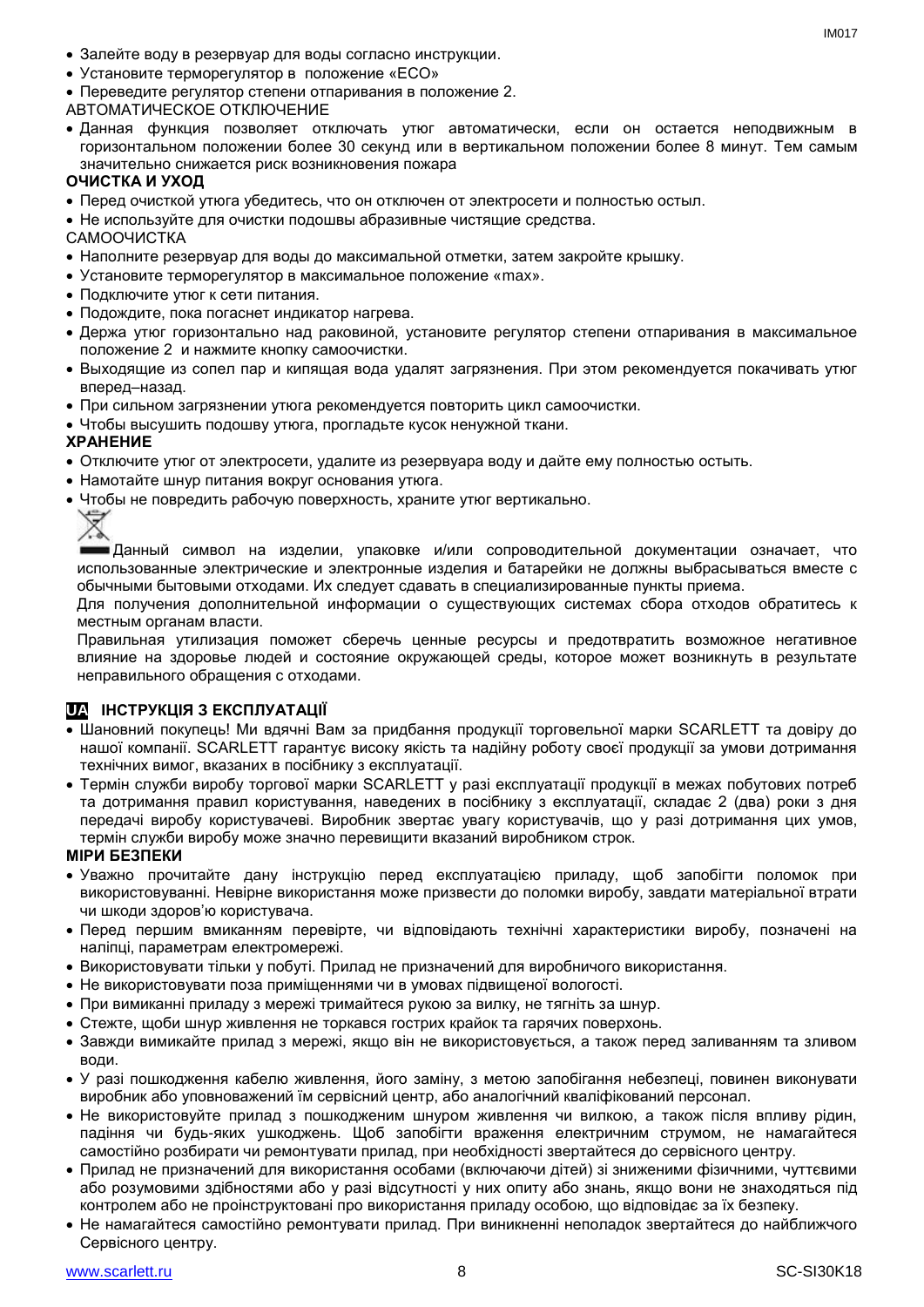- Діти повинні знаходитись під контролем, задля недопущення ігор з приладом.
- Не залишайте ввімкнену чи гарячу праску без нагляду, особливо на прасувальній дошці.
- В перервах при прасуванні становіть праску тільки на п'ятку. Не слід ставити його на металеві чи шорсткі поверхні.
- УВАГА: Щоб запобігти перевантаження електромережі, не вмикайте прилад водночас з іншими потужними електроприладами до однієї лінії електромережі.
- Обладнання відповідає вимогам Технічного регламенту обмеження використання деяких небезпечних речовин в електричному та електронному обладнанні.
- Якщо виріб деякий час знаходився при температурі нижче 0ºC, перед увімкненням його слід витримати у кімнаті не менше 2 годин.
- Виробник залишає за собою право без додаткового повідомлення вносити незначні зміни до конструкції виробу, що кардинально не впливають на його безпеку, працездатність та функціональність.
- Дата виробництва вказана на виробі та/або на упаковці, а також у супровідній документації.

# **ПІДОШВА**

 Підошва «Keramopro» - це професійне металокерамічне покриття, розроблене спільно зі спеціалістами компанії Scarlett. Покриття має збільшений рівень міцності, ковзання та 100% стійкість до пригорання.

# **ПІДГОТОВКА**

- Деякі деталі праски при виробленні були змащені, тому пiд час першого вмикання праска може злегка диміти. Незабаром дим зникне.
- Зніміть захисний чохол з робочої поверхні та протріть її м'якою тканиною.

## **ЕКСПЛУАТАЦІЯ**

ТЕМПЕРАТУРНІ РЕЖИМИ

- Перед початком роботи переконайтеся, що на виробі, який Ви маєте прасувати, є ярлик з указівками по обробці цього конкретного виробу; неухильно дотримуйтеся їх.
- Установите терморегулятор до позиції, відповідної типу тканини, яку Ви маєте прасувати:

| ЗНАЧОК                  | ТИП ТКАНИНИ                                 |
|-------------------------|---------------------------------------------|
|                         | Виріб прасувати не варто                    |
|                         | Синтетика, Нейлон, Акріл, Полиэстр, Віскоза |
| $\bullet\bullet$        | Вовна, Шовк                                 |
| $\bullet\bullet\bullet$ | Бавовна, Льон                               |
|                         | Максимальна температура (відпарювання)      |
| ECO                     | Для всіх видів тканин, окрім синтетики      |

- Підключите праску до електромережі. Засвітиться світловий індикатор нагріву.
- Коли індикатор згасне, можна починати прасувати.
- Якщо пiд час прасування Ви встановили меншу температуру, то перш, ніж продовжувати роботу, варто дочекатися, поки не засвітиться індикатор нагріву.

НАПОВНЕННЯ РЕЗЕРВУАРА ДЛЯ ВОДИ

- Поперед заливу води відключите праску з електромережі.
- Поставте праску горизонтально (на підошву).
- Акуратно залийте воду у резервуар.
- Щоби запобігти переповнення, не наливайте воду вище мітки на резервуарі.
- Отвір для заповнення водою не повинен бути відкритим під час використання праски.
- При повторному заповненні резервуара водою завжди вимикайте праску від електромережі.
- УВАГА: Праска розрахована на використання водопроводної води. Але краще заливати очищену воду, особливо, якщо водопроводна дуже жорстка.
- Не заливайте у резервуар хімічно пом'якшену воду та не споживайте ароматизаторів.
- Якщо водопровідна вода занадто жорстка, заливайте тільки дистильовану або демінералізовану воду.
- Наприкінці роботи завжди необхідно цілком видаляти воду з резервуара.

РОЗБРИЗКУВАННЯ

- Розбризкування можна застосовувати при будь-якому режимі роботи, якщо у резервуарі достатньо води.
- Для цього декілька разів натисніть кнопку розбризкування.
- ВІДПАРЮВАННЯ
- Відключите праску з електромережі та налийте у резервуар воду.
- Поставте праску вертикально на прасувальну дошку та підключите до електромережі.
- Переведіть терморегулятор до позиції "••" чи "•••".

Дочекайтесь, поки згасне індикатор нагріву, т.б. буде досягнута установлена температура.

Установите регулятор ступеня відпарювання у потрібну позицію 1,2.

 Наприкінці роботи переведіть терморегулятор до мінімальної позиції та вимкніть праску з електромережі. УВАГА: Щоб запобігти опіків, не допускайте контакту із парою, що виходить з сопел на підошві праски. СУХЕ ПРАСУВАННЯ

- Ви можете прасувати у сухому режимі, навіть якщо резервуар заповнений водою. Однак при довгій роботі в цьому режимі не слід наливати у резервуар дуже багато води.
- Установите регулятор ступеня відпарювання у мінімальну позицію.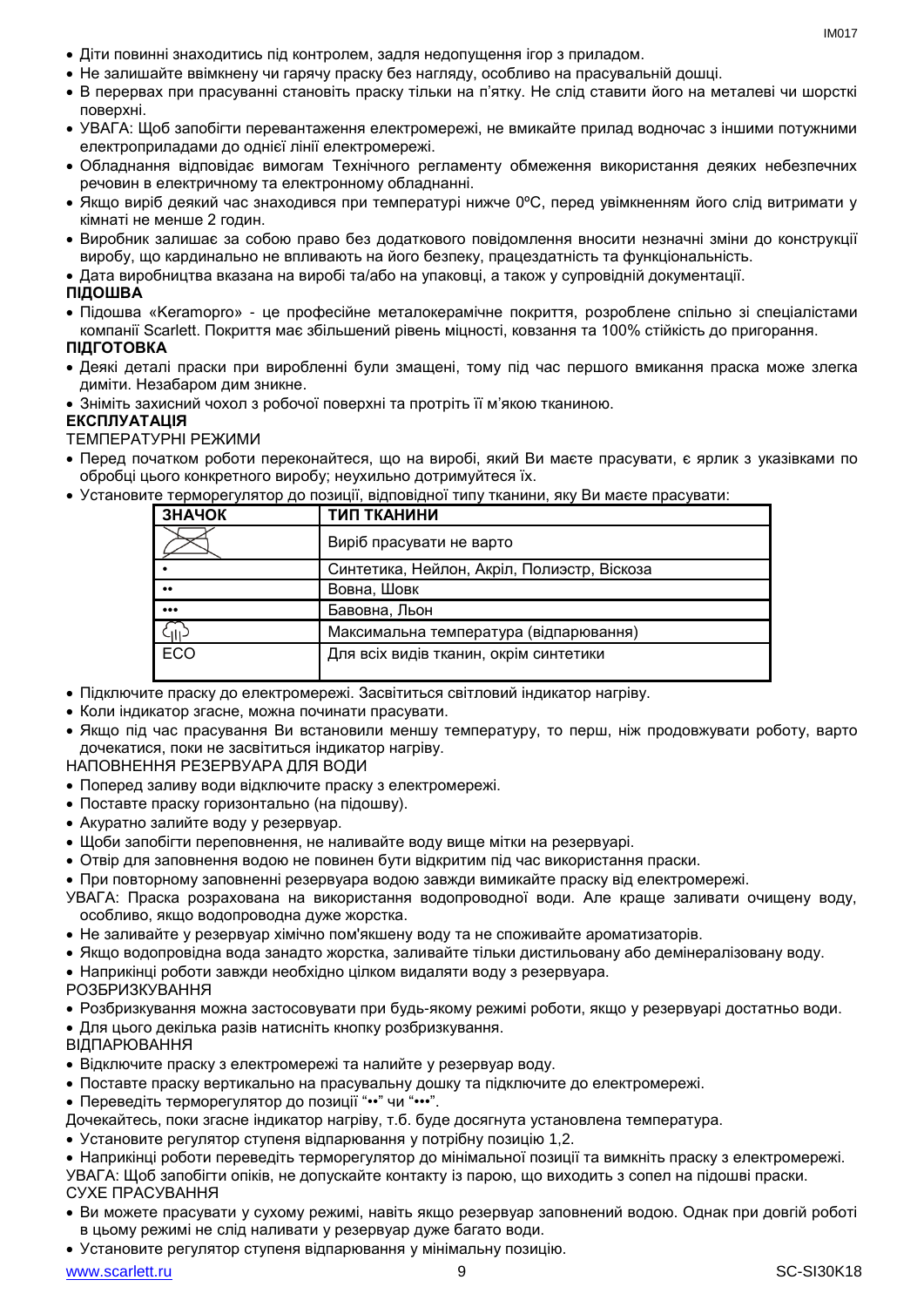УВАГА: Якщо пiд час роботи необхідно застосувати відпарювання, а в резервуарі немає води, відключите праску з електромережі та дочекайтеся, поки вона остигне, і тільки потім заливайте воду. ПАРОВИЙ УДАР

Ця функція застосовується для додаткової разової подачи пари при розпрасовуванні дуже зім'ятих місць.

• Натисніть кнопку відпарювання.

УВАГА: Щоб запобігти витікання води з парових отворів, утримуйте кнопку відпарювання натисненою не довше ніж 5 секунд.

ПРИМІТКА: Не натискайте кнопку відпарювання більш ніж 3 рази підряд, інакше праска швидко охолоне. ВЕРТИКАЛЬНЕ ВІДПАРЮВАННЯ

- Переконайтеся, що в резервуарі достатньо води.
- Ввімкніть праску до електромережі та поставте її вертикально.
- Установите терморегулятор та регулятор ступеня відпарювання у максимальну позицію.
- Тримаючи праску вертикально, натисніть кнопку подачи пари.

ЗАВЕРШЕННЯ РОБОТИ

- Установите регулятор температури у мінімальну позицію.
- Відключите праску з електромережі.

ECO РЕЖИМ

- «ECO» режим дозволяє зекономити до 30% електроенергії та призначений для найбільш ефективного прасування більшості тканин. Прасування здійснюється за рахунок поєднання оптимальної температури, що підходить для більшості видів тканин, (за винятком синтетичних) та потужної пари.
- Залийте воду в резервуар для води згідно інструкції.
- Встановіть терморегулятор у положення «ECO»
- Переведіть регулятор ступеню відпарювання в положення 2.

## АВТОМАТИЧНЕ ВИМКНЕННЯ

 Ця функція дозволяє вимикати праску автоматично, якщо вона залишається нерухомою в горизонтальному положенні довше 30 секунд або у вертикальному положенні довше 8 хвилин. Тим самим повністю виключає можливість виникнення пожежі.

## **ОЧИЩЕННЯ ТА ДОГЛЯД**

- Перед очищенням праски переконайтеся, що вона відключена з електромережі та повністю остигла.
- Не використовуйте для очищення підошви абразивні чистячі засоби.

## САМООЧИЩЕННЯ

- Наповніть резервуар для води до максимальної мітки, потім закрийте кришку.
- Установите терморегулятор у максимальну позицію.
- Підключите праску до єлектромережі.
- Дочекайтеся, поки згасне індикатор нагріву.
- Тримаючи праску горизонтально над раковиною, установите регулятор подачи пари у максимальну позицію 2 та натисніть кнопку самоочищення.
- Пара та окріп, виходячі з сопел, видалять забрудження. При цьому варто похитувати праску уперед та назад.
- При сильному забрудженні праски варто повторити цикл самоочистки.
- Шоб висушити підошву праски, попрасуйте шматок непотрібної тканини.

# **ЗБЕРЕЖЕННЯ**

- Відключите праску з електромережі, видаліть з резервуара воду та дайте їй повністю остигнути.
- Намотайте шнур живлення довкола основи праски.
- Шоби не ушкодити робочу поверхню, зберігайте праску вертикально.

# ∀

Цей символ на виробі, упаковці та/або в супровідній документації означає, що електричні та електронні вироби, а також батарейки, що були використані, не повинні викидатися разом із звичайними побутовими відходами. Їх потрібно здавати до спеціалізованих пунктів прийому.

Для отримання додаткової інформації щодо існуючих систем збору відходів зверніться до місцевих органів влади.

Належна утилізація допоможе зберегти цінні ресурси та запобігти можливому негативному впливу на здоров'я людей і стан навколишнього середовища, який може виникнути в результаті неправильного поводження з відходами.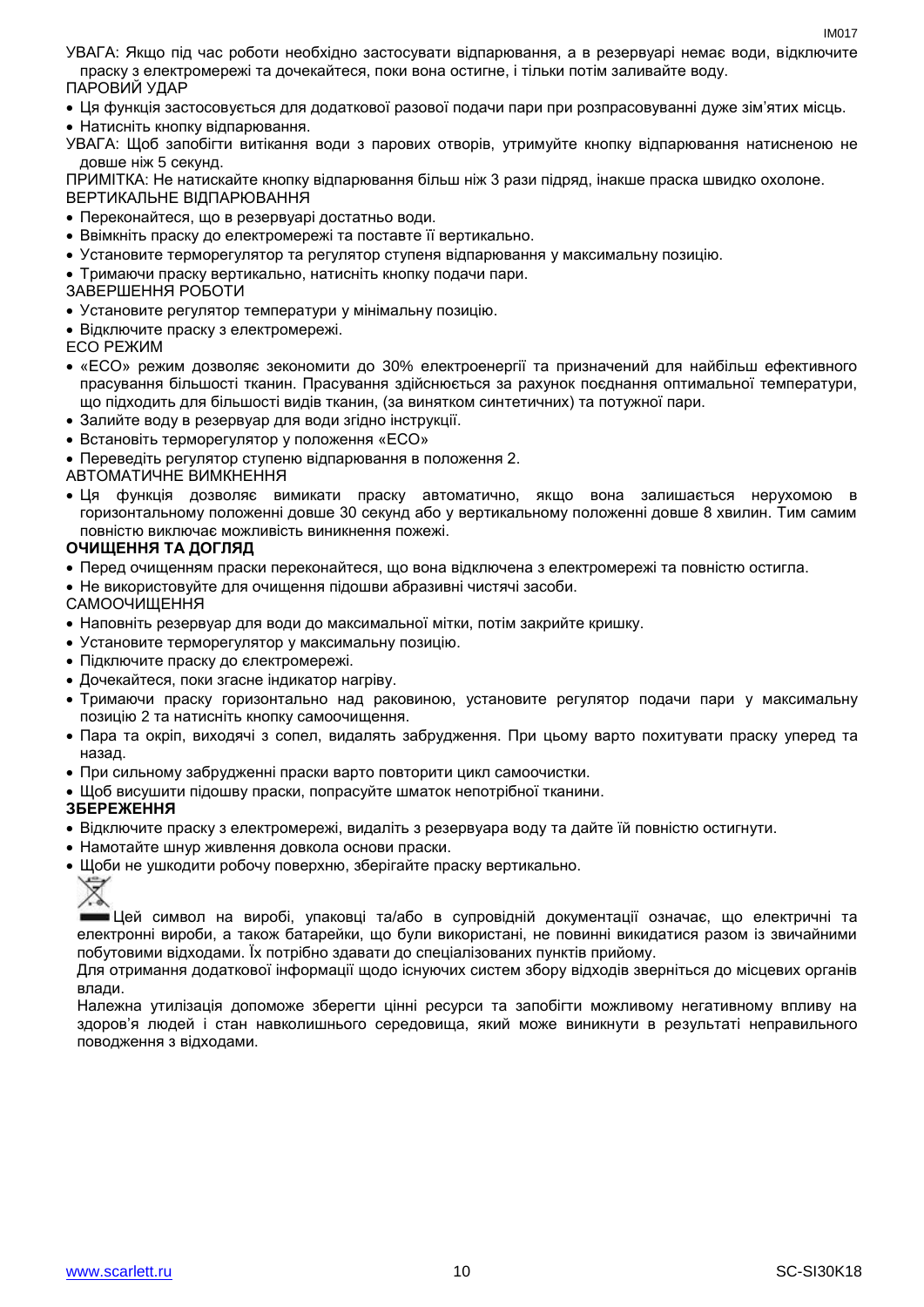# **KZ ПАЙДАЛАНУ ЖӨНІНДЕГІ НҰСҚАУЛЫҚ**

- Құрметті сатып алушы! SCARLETT сауда таңбасының өнімін сатып алғаныңыз үшін және біздің компанияға сенім артқаныңыз үшін Сізге алғыс айтамыз. Іске пайдалану нұсқаулығында суреттелген техникалық талаптар орындалған жағдайда, SCARLETT компаниясы өзінің өнімдерінің жоғары сапасы мен сенімді жұмысына кепілдік береді.
- SCARLETT сауда таңбасының бұйымын тұрмыстық мұқтаждар шеңберінде пайдаланған және іске пайдалану нұсқаулығында келтірілген пайдалану ережелерін ұстанған кезде, бұйымның қызмет мерзімі бұйым тұтынушыға табыс етілген күннен бастап 2 (екі) жылды құрайды. Аталған шарттар орындалған жағдайда, бұйымның қызмет мерзімі өндіруші көрсеткен мерзімнен айтарлықтай асуы мүмкін екеніне өндіруші тұтынушылардың назарын аударады.

# **ҚАУІПСІЗДІК ШАРАЛАРЫ**

- Қолдану нұсқауын ықыласпен оқып шығыңыз және оны анықтамалық материал ретінде сақтаңыз. Дұрыс қолданбау бұйымның бұзылуына әкелуі, материалдық не қолданушының денсаулығына зиян келтіруі мүмкін.
- Алғашқы қосудың алдында бұйымның техникалық сипаттамасының жапсырмада көрсетілген электр жүйесінің параметрлеріне сәйкестігін тексеріңіз.
- Тек қана тұрмыстық мақсаттарда қолданылады. Құрал өнеркәсіптік қолдануға арналмаған.
- Жайдан тыс не жоғары дымқылды жағдайда қолданылмайды.
- Құралды не бауды суға немесе басқа сұйықтықтарға батырмаңыз.
- Қоректену бауының өткір жиектер және ыстық үстілерге тимеуін қадағалаңыз.
- Құралды қоректену жүйесінен сөндіргенде қолмен шаңышқыны ұстаңыз, қоректену бауынан тартпаңыз.
- Электр тоғының ұруына және жануға тап болмау үшін, құралды суға немесе басқа сұйықтықтарға батырмаңыз. Егер бұл жағдай болса, бұйымды ҰСТАМАҢЫЗ, оны электр жүйесінен дереу сөндіріп тастаңыз және сервис орталығына тексертіңіз.
- Құрылғыны өз бетіңізше жөндеуге талпынбаңыз. Олқылықтар пайда болса жақын арадағы сервис орталығына апарыңыз.
- Дене, жүйке не болмаса ақыл-ой кемістігі бар, немесе осы құрылғыны қауіпсіз пайдалану үшін тәжірибесі мен білімі жеткіліксіз адамдардың (соның ішінде балалардың) қауіпсіздігі үшін жауап беретін адам қадағаламаса немесе құрылғыны пайдалану бойынша нұсқау бермесе, олардың бұл құрылғыны қолдануына болмайды.
- Қоректену бауы не шаңышқысы зақымдалған, құлап түскен немесе басқа зақымдары бар құралды қолданбаңыз. Электр тоғының ұруына тап болмау үшін өздігінен талдауға және жөндеуге талпынбаңыз, қажет болса сервис орталығына барыңыз.
- Балалар құрылғымен ойнамауы үшін оларды үнемі қадағалап отыру керек.
- Қосылған не ыстық үтікті қараусыз қалдырмаңыз, әсіресе үтіктеуіш тақтайда.
- Үтіктеуден үзілістерде үтікті тек қана өкшеге қойыңыз. Оны металл не кедір-бұдырлы үстіге қою ұсынылмайды.
- НАЗАР: Қоректену жүйесінің шамадан артық жүктелуіне тап болмау үшін, үтікті басқа қуатты электр аспаптармен бірге бір электр жүйесінің желісіне іске қоспаңыз.
- Егер бұйым біршама уақыт 0ºC-тан төмен температурада тұрса, іске қосар алдында оны кем дегенде 2 сағат бөлме температурасында ұстау керек.
- Өндіруші бұйымның қауіпсіздігіне, жұмыс өнімділігі мен жұмыс мүмкіндіктеріне түбегейлі әсер етпейтін болмашы өзгерістерді оның құрылмасына қосымша ескертпестен енгізу құқығын өзінде қалдырады.
- Өндірілген күні өнімде және/немесе қорапта, сондай-ақ қосымша құжаттарда көрсетілген.

# **ТАБАН**

 «Keramopro» табаны – бұл Scarlett компаниясының мамандарымен бірге әзірленген кәсіптік металлкерамикалық жабын. Жабын қабатының беріктілік, сырғанау деңгейі жоғары және түбінің күйіп кетуіне төзімділігі 100%.

# **ДАЙЫНДАУ**

- Үтіктің кейбір бөлшектеріне жасалу кезінде май жағылады, сондықтан алғашқы қосу барысында үтік аздап түтіндейді. Біраз уақыттан кейін түтін жоғалады.
- Жұмысшы үстінің қорғауыш тыс қабын алыңыз және оны жұмсақ матамен сүртіңіз.

# **ЖҰМЫС**

# ТЕМПЕРАТУРАЛЫҚ ТӘРТІПТЕР

- Жұмысты бастар алдында, сіз үтіктемекші болған бұйымда осы нақты бұйымды өңдеу нұсқауларының ярлыгінің барына көз жеткізіңіз; оларды бұлжытпай ұстаныңыз.
- Термо реттегішті Сіз үтіктемекші болған мата үлгісіне лайықты күйге орнатыңыз:

| <b>БЕЛГІШЕ</b>          | <b>MATA YJIFICI</b>                               |
|-------------------------|---------------------------------------------------|
|                         | Бұйым үтіктеуге ұсынылмайды.                      |
|                         | Синтетика, Нейлон, Акрил, Полиэстер, Вискоза      |
| $^{\bullet\bullet}$     | Жүн, Жібек                                        |
| $\bullet\bullet\bullet$ | Мақта, Зығыр                                      |
|                         | Барынша көп температура (булау)                   |
| ECO                     | Синтетикадан басқа барлық мата түрлеріне арналған |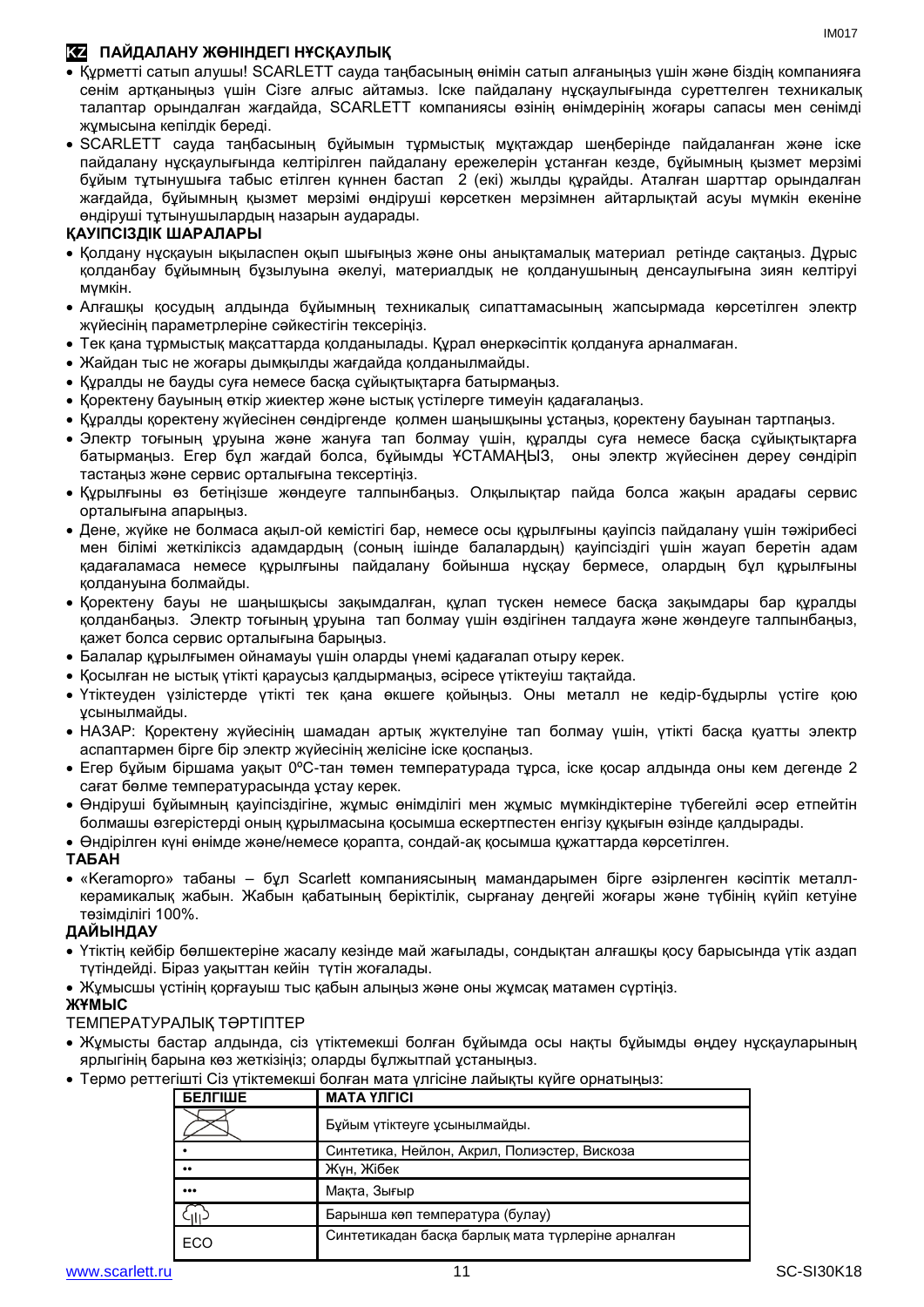- ҮтіктіэЭлектр жүйесіне қосыңыз. Қызудың жарықты индикаторы жанады.
- Индикатор өшкенде, үтіктеуді бастауға болады.
- Егер үтіктегеде Сіз аз температураны орнатқан болсаңыз, онда қызу индикаторы жанбаудан бұрын, жұмысты жалғастырмай күту ұсынылады.

СУҒА АРНАЛҒАН РЕЗЕРВУАР ТОЛТЫРУ

- Су құяр алдында үтікті электр жүйесінен ажыратып тастаңыз.
- Үтікті горизонтальды қойыңыз (ұлтанға).
- Резервуарға ұқыппен су құйыңыз.
- Ереуінен асып кетпуі үшін резервуардағы белгіден жоғары су құймаңыз.
- Су құюға арналған саңылау үтікті пайдаланған кезде ашық тұрмауға тиіс.
- Сауытқа суды қайтадан құйған кезде үтікті әрқашан да электр желісінен ағытыңыз.
- НАЗАР: үтік құбырдағы суды қолдануға есептелген. Бірақ тазаланған суды құю жақсырақ, әсіресе, егер құбырдың суы өте қатты болса.
- Су құятын ыдысқа химиялық түрде жұмсартылған су құймаңыз және хош иістендіретін үстемелер пайдаланбаңыз.
- Егер су құбырындағы су тым кермек болса, тек тазартылған немесе минералсыздандырылған су құйыңыз.

Жұмыс соңында резервуардан суды әрқашан толық кетіру қажет.

## ШАШЫРАТУ

- Шашыратуды, егер резервуарда су жеткілікті болса, жұмыстың кез келген тәртібінде қолдануға болады.
- Бұл үшін шашырату ноқатын бірнеше рет басыңыз.

БУЛАУ

- Үтікті электр жүйесінен сөндіріңіз де резервуарға су құйыңыз.
- Үтікті үітітеуіш тақтайға тік қойыңыз және электр жүйесіне қосыңыз.
- Термо реттегішті "••" немесе "•••" орнатыңыз.
- Қызу индикаторы өшкенше күтіңіз, қойылған температураға жеткен кезде.
- Булау дәрежесін реттегішті таңдап алынған күйге орнатыңыз 1,2.
- Жұмыс біткеннен кейін термо реттегішті ең аз күйге аударыңыз және үтікті электр жүйесінен ажыратып тастаңыз.

НАЗАР: Күйіктерден абай болу үшін үтік ұлтанындағы тесіктерден шығатын бу тиуіне жол бермеңіз. ҚҰРҒАҚ ҮТІКТЕУ

- 
- Сіз құрғақ тәртіпте үтіктей алаcыз, тіпті егер резервуар сумен толтырылған болса да. Бірақ ұзаққа созылған жұмыс барысында бұл тәртіпте резервуарға өте көп су құю ұсынылмайды.
- Булау дәрежесін реттегішін ең аз күйге орнатыңыз.

НАЗАР: Егер жұмыс уақытына сізге булауды қолдану қажет болса, ал резервуарда су жоқ болса, үтікті электр жүйесінен сөндіріңіз де ол суығанша күтіңіз, тек содан соң су құйыңыз.

# БУЛЫ СОҚҚЫ

- Бұл функция матаның қатты ұйпалақталған учаскелерін үтіктеу үшін қосымша бір рет бу беру қызметін атқарыды.
- Булау ноқатын басыңыз.

ЕСКЕРТУ: Бу тесіктерінен судың ақпауы үшін, булау ноқатын 5 секундтан ұзақ емес басып ұстап тұрыңыз. ЕСКЕРІМ: Булау батырмасын қатарынан 3 реттен артық баспаңыз, әйтпесе үтік жылдам суып кетеді. ТІК БУЛАУ

- Резервуарда су жеткілікті екеніне көз жеткізіңіз.
- Үтікті электр жүйесіне қосыңыз және оны тік қойыңыз.
- Термо реттегіш пен булау дәрежесін реттеуішті барынша көп күйіне орнатыңыз.
- Үтікті тік ұстай, бу беру ноқатын басыңыз.

ЖҰМЫСТЫ АЯҚТАУ

- Температура реттеуішін ең аз күйге орнатыңыз.
- Үтікті электр жүйесінен ажыратып тастаңыз.

ECO РЕЖИМІ

- «ECO» режимі электр қуатының 30%-ына дейін үнемдеуге мүмкіндік береді және ол маталардың көпшілігін барынша жақсы үтіктеуге арнап жасалған. Тегістеу мата түрлерінің (синтетикалық маталарды қоспағанда) көпшілігі үшін қолайлы оңтайлы температура мен қуатты буды қиыстыру есебінен орындалады.
- Су құятын сауытқа нұсқаулыққа сәйкес су құйыңыз.
- Термореттегіш тетікті «ECO» қалпына орнатыңыз.
- Булап үтіктеу дәрежесінің реттегішін 2 қалпына ауыстырыңыз.

АВТОМАТТЫ ТҮРДЕ СӨНУ

 Бұл функция үтік көлденең жатқан қалыпта 30 секундтан астам немесе тігінен тұрған қалыпта 8минуттан астам қимылсыз қалса, оны автоматты түрде сөндіруге мүмкіндік береді. Сол арқылы өрт шығу мүмкіндігіне жол берілмейді.

# **ТАЗАЛАУ ЖӘНЕ КҮТІМ**

- Үтікті тазалаудың алдында оның электр жүйесінен сөндірілгеніне және толық суығанына көз жеткізіңіз.
- Ұлтанды тазалау үшін абразивті тазалау заттарын қолданбаңыз.
- ӨЗІН-ӨЗІ ТАЗАЛАУ
- Суға арналған резервуарды барынша көп белгіге дейін толтырыңыз, содан соң қақпақты жабыңыз.
- Термо реттегішті барынша көп күйге орнатыңыз.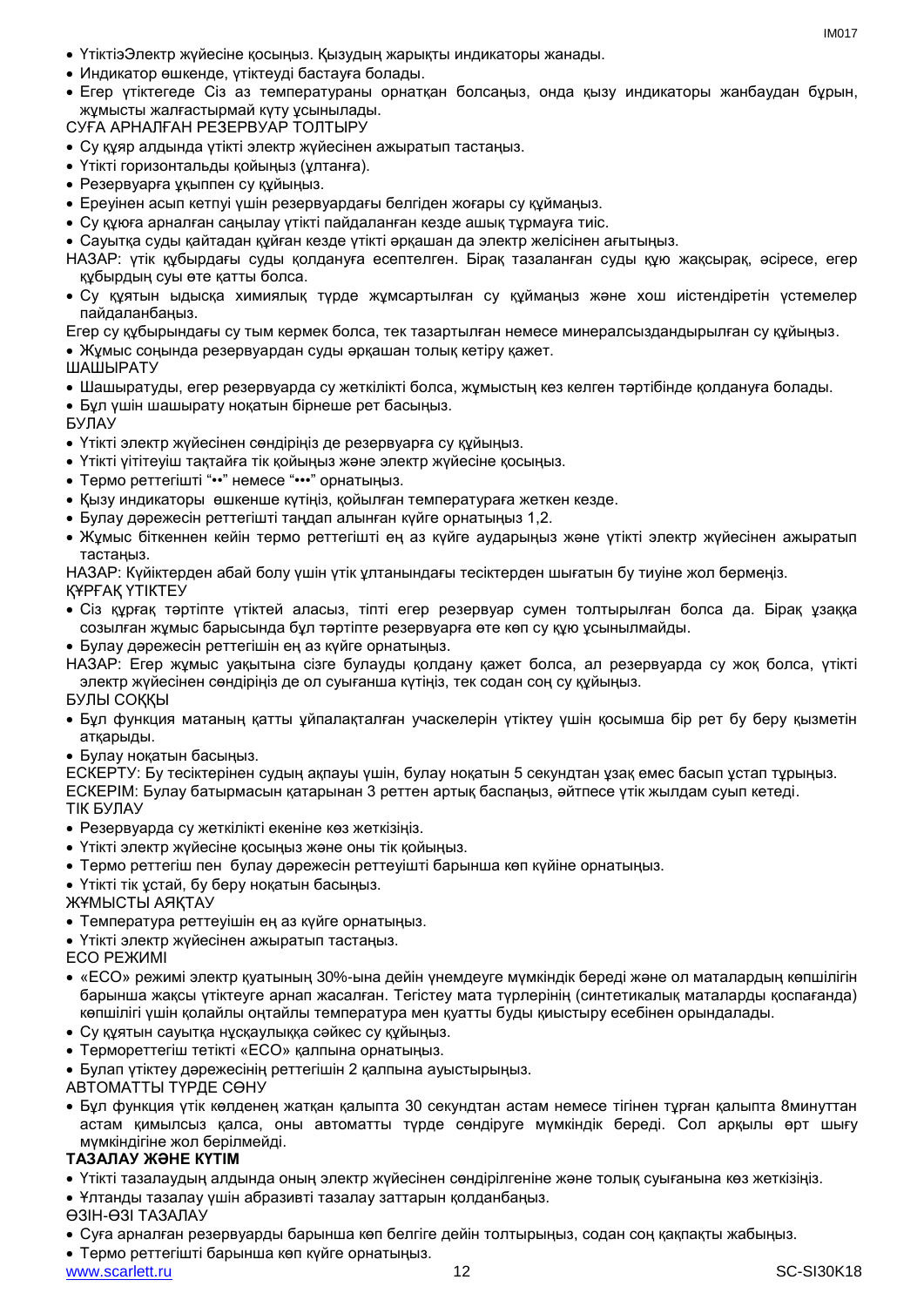- Үтікті қоректену жүйесіне қосыңыз.
- Қызу индикаторы өшкенше кідіріңіз.
- Үтікті раковинаның үстінде горизонтальды ұстап, бу беру реттеуішін барынша көп күйге орнатыңыз 2 да өзін-өзі тазалау ноқтын басыңыз.
- Тесіктерден шығатын бу мен қайнаған су ластануларды кетіреді. Сонымен қатар үтікті алға-артқа тербету ұсынылады.
- Үтіктің қататы ластануында өзін-өзі тазалау циклін қайталау ұсынылады.
- Үтіктің ұлтанын кептіру үшін керексіз мата кесігін үтіктеңіз.

# **САҚТАУ**

- Үтікті электр жүйесінен ажыратыз, резервуардан суды ағызыңыз және оған толық суытыңыз.
- Қоректену бауын үтіктің тұғырын айналдыра ораңыз.
- Жұмысшы үстіне зақым келтірмеу үшін, үтікті тік сақтаңыз.



Өнімдегі, қораптағы және/немесе қосымша құжаттағы осындай белгі қолданылған электрлік және электрондық бұйымдар мен батарейкалар кәдімгі тұрмыстық қалдықтармен бірге шығарылмауы керек дегенді білдіреді. Оларды арнайы қабылдау бөлімшелеріне өткізу қажет.

Қалдықтарды жинау жүйелері туралы қосымша мәліметтер алу үшін жергілікті басқару органдарына хабарласыңыз.

Қалдықтарды дұрыс кәдеге жарату бағалы ресурстарды сақтауға және қалдықтарды дұрыс шығармау салдарынан адамның денсаулығына және қоршаған ортаға келетін теріс әсерлердің алдын алуға көмектеседі.

#### **ESTI KASUTAMISJUHEND OHUTUSNÕUANDED**

- Enne triikraua kasutuselevõttu tutvuge tähelepanelikult käesoleva juhendiga. Nii väldite võimalikke vigu ja ohte seadme kasutamisel. Vale kasutamine võib põhjustada seadme riket, materiaalset kahju, ka tolmuimeja kasutaja tervise kahjustamist.
- Enne triikraua esimest vooluvõrku lülitamist kontrollige, et seadme etiketil osutatud andmed vastaksid kohaliku vooluvõrgu andmetele.
- Antud seade on mõeldud ainult koduseks kasutamiseks, mitte tööstuslikuks kasutamiseks.
- Ärge kasutage seadet väljas.
- Ärge pange seadet või toitejuhet vette või teistesse vedelikesse
- Ärge eemaldage seadet vooluvõrgust juhtmest tõmmates vaid alati tuleb hoida kinni juhtme otsas olevast pistikust.
- Jälgige seda, et juhe ei puutuks vastu teravaid servi ja kuumi pindu.
- Elektrilöögi saamise ja süttimise vältimiseks ärge asetage seadet vette ja teistesse vedelikesse. Kui seade on vette sattunud, ÄRGE SEDA KATSUGE, eemaldage lõikur kohe vooluvõrgust ja pöörduge teeninduskeskuse poole kontrollimiseks.
- Ärge üritage iseseisvalt parandada seadet. Pöörduge lähimasse hoolduskeskusesse.
- Seade ei ole ette nähtud kasutamiseks alanenud füüsiliste, tunnetuslike ja vaimsete võimetega isikutele (kaasa arvatud lastele) või neile, kellel puuduvad selleks kogemused või teadmised, kui nad ei ole järelevalve all või kui neid ei ole instrueerinud seadme kasutamise suhtes nende ohutuse eest vastutav isik.
- Toitejuhtme vigastamise korral tohib selle ohu vältimiseks vahetada tootja, selleks volitatud hoolduskeskus või muu kvalifitseeritud personal.
- Ärge laske lastel triikrauda kasutada ning olge eriti tähelepanelik laste läheduses seadet kasutades.
- Ärge jätke kuuma või sisse lülitatud või triikimislaual olevat triikrauda järelvalveta.
- Asetage triikraud ainult toetustallale. Ärge paigutage triikrauda metallile või ebatasasele pinnale.
- TÄHELEPANU: Vooluvõrgu ülekoormamise vältimiseks ärge kasutage samas vooluringis teisi kõrge voolutarbimusega seadmeid.
- Kui toode on olnud mõnda aega õhutemperatuuril alla 0 ºC, tuleb hoida seda enne sisselülitamist vähemalt 2 tundi toatemperatuuril.
- Tootja jätab endale õiguse teha ilma täiendava teatamiseta toote konstruktsiooni ebaolulisi muudatusi, mis ei mõjuta selle ohutust, töövõimet ega funktsioneerimist.
- Tootmiskuupäev on ära toodud tootel ja/või pakendil, aga ka saatedokumentatsioonis.

# **RAUAST TALD**

 "Keramopro" tallad on kaetud tipptasemel metall-keraamik-kattega, mis töötati välja koostöös Scarletti spetsialistidega. Katet iseloomustavad tõhusam tugevus, väiksem hõõrdetegur ja 100% vastupidavus kuumusele.

# **ENNE ESIMEST KORDA KASUTAMIST**

- Mõned triikraua detailid võivad uuest pärast olla kergelt määrdega koos, mis võib esimesel sisse lülitamisel tuua kaasa triikraua kerge suitsemise. Lühikese aja järel see lakkab.
- Eemaldage triikraua plaadilt kaitsekate ning puhastage tald pehme riidega.

IM<sub>017</sub>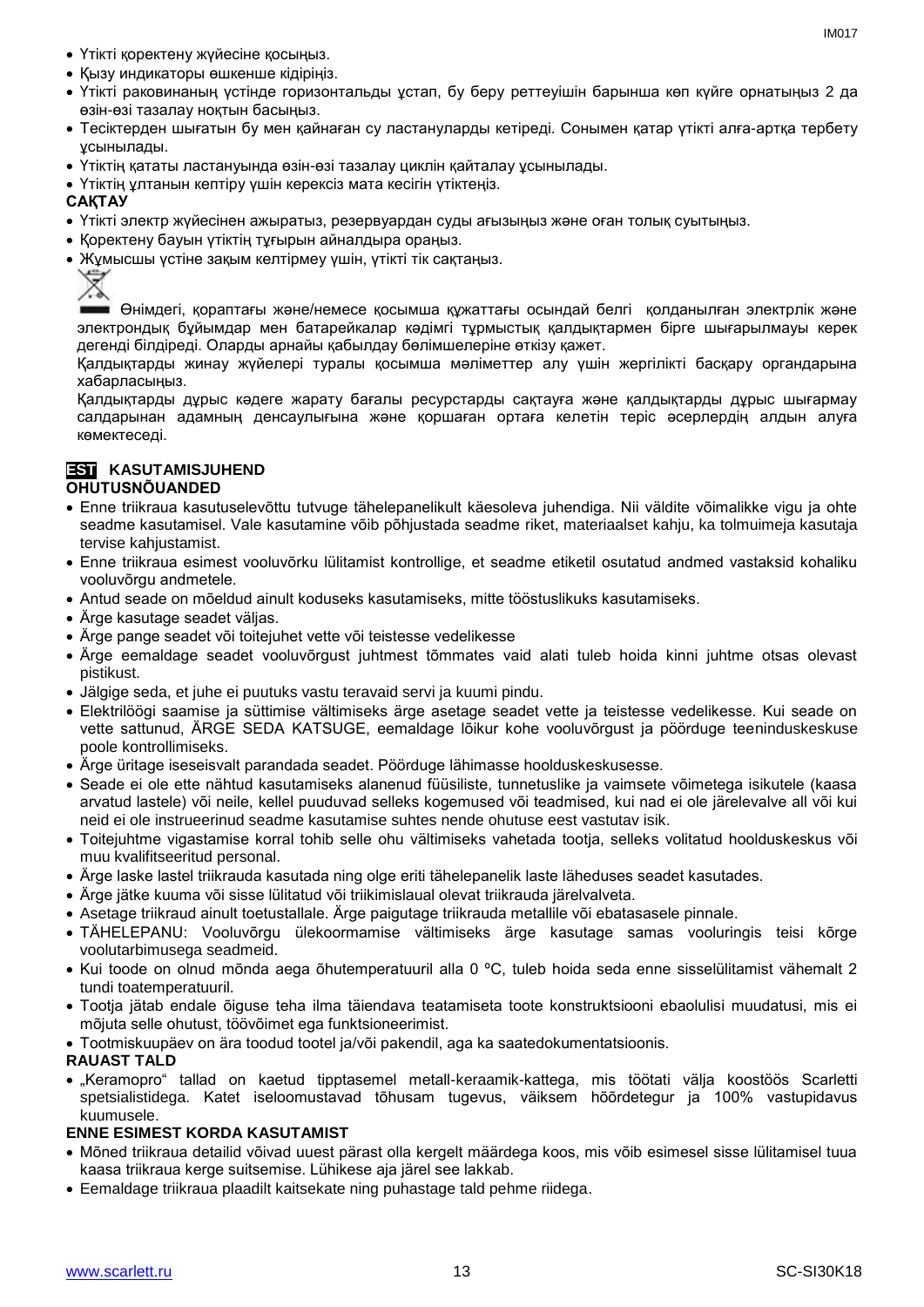# **KASUTAMINE**

TEMPERATUURI REGULEERIMINE

- Enne triikimist kontrollige alati kas silt triikimisjuhistega on riideeseme küljes. Kõikidel juhtudel tuleb järgida sildil toodud juhiseid.
- Keerake termoregulaator asendisse, mis vastab materjali tüübile, mida kavatsete triikida:

| <b>MÄRGE</b>            | <b>MATERJALITÜÜP</b>                                         |
|-------------------------|--------------------------------------------------------------|
|                         | Mitte triikida                                               |
|                         | Sünteetika, nailon, akrüül, polüester                        |
| $\bullet\bullet$        | Villane, siid                                                |
| $\bullet\bullet\bullet$ | Puuvill, linane                                              |
| ٠III                    | Maksimaalne auru temperatuur (aurutriikimine)                |
| ECO                     | Igat liiki kangaste jaoks, välja arvatud sünteetiline kangas |

- Lülitage triikraud vooluvõrku. Kuumenduse märgutuli süttib.
- Kui märgutuli kustub, võib alustada triikimist.
- Kui triikimisel Te keerate regulaatorit väiksemale temperatuurile, siis enne triikimise jätkamist oodake kuni kuumenduse märgutuli süttib taas.
- VEERESERVUAARI VEEGA TÄITMINE
- Eemaldage triikraud enne veega täitmist vooluvõrgust.
- Asetage triikraud horisontaalsesse asendisse (tallale).
- Ettevaatlikult täitke reservuaar veega.
- Ärge lisage vett rohkem kui märgini MAX.
- Veetäiteava ei tohi olla triikraua kasutamisel avatud.
- Mahuti korduval veega täitmisel lülitage triikraud alati vooluvõrgust välja.

TÄHELEPANU: Triikraud on ehitatud kasutama tavalist kraanivett. Kui teie piirkonnas on vesi eriti kare on kraanivee asemel soovitav kasutada destilleeritud vett.

Ärge täitke reservuaari keemiliselt pehmendatud veega ning ärge kasutage lõhnaaineid.

Kui kraanivesi on eriti kare, kasutage ainult destilleeritud või demineraliseeritud vett.

Veereservuaar tuleb peale igat kasutamist tühjendada.

PIHUSTAMINE

- Kui reservuaaris on piisavalt vett võite te kasutada pihustusnuppu iga triikimiserežiimi juures.
- Pihustamiseks vajutage triikimise ajal mitu korda nupule.

AURUTAMINE

- Eemaldage triikraud vooluvõrgust ja täitke reservuaar veega.
- Pange triikraud triikimislauale tagumise otsa peale püsti seisma ning lülitage seade vooluvõrku.
- Keerake termoregulaator asendisse "••" või "•••".
- Oodake kuni seade saavutab vajaliku temperatuuri ning märgutuli kustub.
- Keerake aururegulaator vajalikku asendisse 1,2.
- Peale triikimise lõpetamist keerake termoregulaator asendisse MIN ning eemaldage seade vooluvõrgust.

HOIATUS: vältige seadmest väljuva auruga kokku puutumist.

KUIV TRIIKIMINE

- Aurutriikrauda on võimalik kasutada ka kuivaks triikimiseks nii siis kui vett on või kui vett ei ole seadme reservuaaris. Soovitav on aga mitte hoida triikraua veereservuaari liiga täis kuiva triikimise ajal.
- Keerake aururegulaator asendisse.

TÄHELEPANU: Kui triikrauda on pika aja vältel kasutatud, kui seade on kuum ning vett seadmes ei ole vältige vee lisamist kuni seadme maha jahtumiseni.

AURUPAHVAK

- Jõulise aurupahvaku abil saab siledaks sügavaid kortse.
- Vajutage korraks auruoja nupule.

MÄRKUS: vee lekkimise vältimiseks seadme tallast ärge hoidke aurujoa nuppu alla surutuna kauem kui 5 sekundi vältel.

MÄRKUS: Ärge vajutage auruoja nuppu rohkem kui 3 korda järjest, muidu triikraud jahtub kiirelt maha.

VERTIKAALNE AURUTAMINE

- Veenduge, et reservuaaris on piisavalt vett.
- Lülitage triikraud vooluvõrku ja asetage seade püstisesse asendisse.
- Keerake temperatuuriregulaator ja aururegulaator MAX asendisse.
- Triikrauda vertikaalselt hoides vajutage auruoja nupule.

TRIIKIMISE LÕPETAMINE

- Keerake termoregulaator asendisse MIN.
- Eemaldage triikraud vooluvõrgust.

ECO-REŽIIM

 ECO-režiim võimaldab säästa kuni 20 protsenti elektrit ning on mõeldud peaaegu igat liiki kangaste kõige tõhusamaks silumiseks. Silumine toimub enamikule kangaliikidele (välja arvatud sünteetika) sobiva optimaalse temperatuuri ja võimsa aurupuhke ühendamise abil.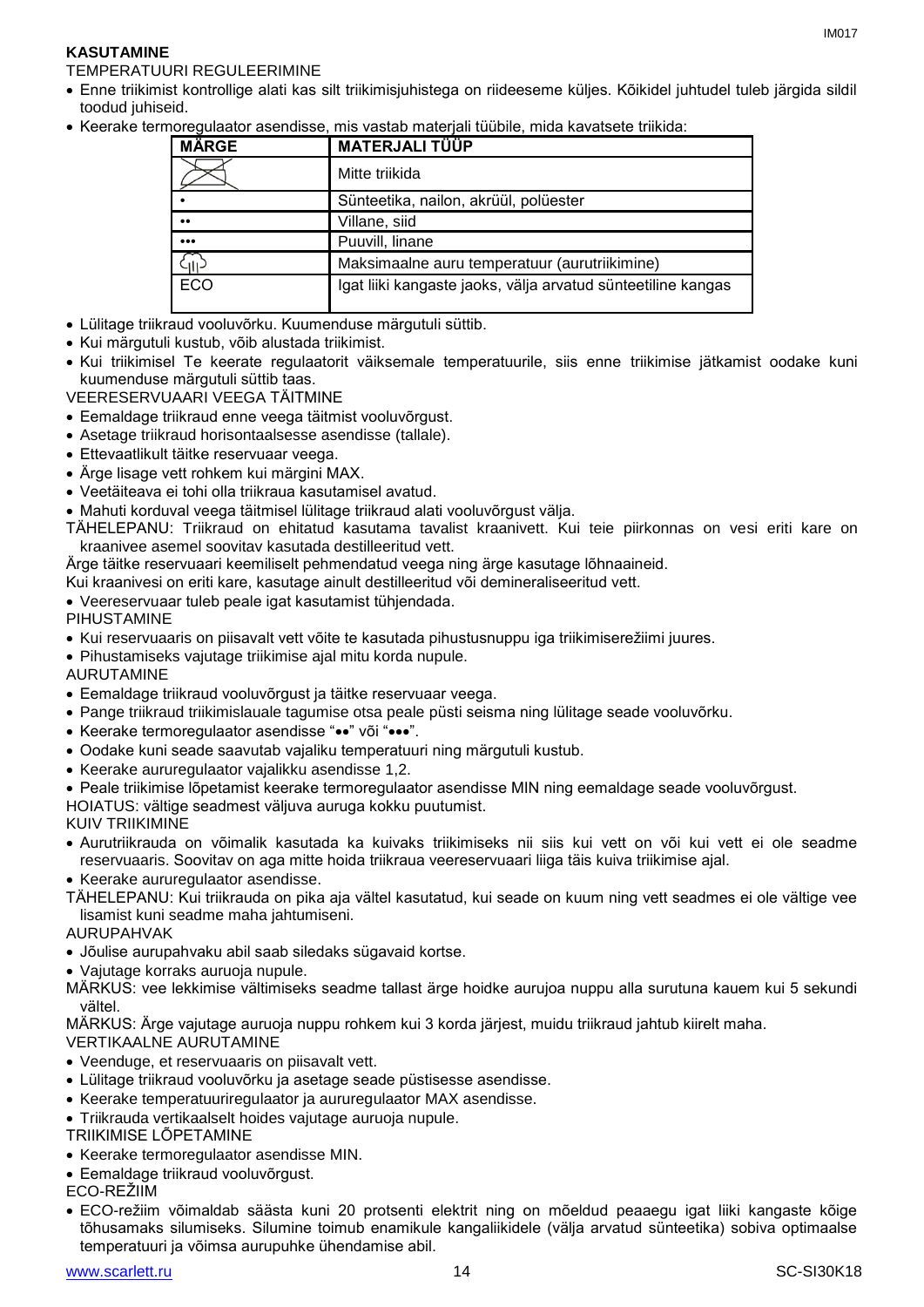- Täitke veepaak veega vastavalt juhendile.
- Seadke termostaat ECO asendisse.
- Seadke auruvõimsuse nupp asendisse 2.
- AUTOMAATNE VÄLJALÜLITUS
- See funktsioon võimaldab triikraua automaatselt välja lülitada, kui see jääb liikumatult horisontaalasendisse rohkem kui 30 sekundit või vertikaalasendisse üle 8 minuti. Sellega on täielikult välistatud tulekahju puhkemise võimalus.

# **PUHASTUS JA HOOLDUS**

- Enne puhastamist eemaldage seade alati vooluvõrgust ning laske seadmel täielikult maha jahtuda.
- Talla puhastamiseks ärge kasutage abrasiivseid puhastusvahendeid.

ISEPUHASTUMINE

- Täitke reservuaar kuni MAX märgini veega ja sulgege kaas.
- Keerake termoregulaator MAX asendisse.
- Ühendage triikraud vooluvõrku.
- Oodake kuni seade saavutab vajaliku temperatuuri ning märgutuli kustub.
- Hoidke triikrauda horisontaalselt kraanikausi kohal ning keerake aururegulaator isepuhastuse asendisse 2 ja vajutage isepuhastumise nupule.
- Triikraua põhjas olevatest avadest väljuv keev vesi ja aur eemaldavad mustuse. Vee ja auru väljumise ajal liigutage triikrauda edasi-tagasi.
- Suure koguse mustuse väljumisel seadmest korrake ülalkirjeldatud protseduuri veel kord.
- Puhastage seadme põhi vastu (soovitavalt) vana riiet.

# **HOIDMINE**

- Eemaldage triikraud vooluvõrgust, tühjendage veereservuaar ning laske seadmel täielikult maha jahtuda.
- Kerige toitejuhe triikraua ümber.
- Talla kaitsmiseks paigutage triikraud oma tagumisele osale püstisesse asendisse.

Antud sümbol tootel, pakendil ja/või saatedokumentatsioonis tähendab, et kasutatud elektrilisi ja elektroonilisi tooteid ja patareisid ei tohi ära visata koos tavaliste olmejäätmetega. Need tuleb anda ära spetsialiseeritud vastuvõtupunktidesse.

Täiendava informatsiooni saamiseks olemasolevatest jäätmete kogumise süsteemidest pöörduge kohalike võimuorganite poole.

Õige utiliseerimine aitab hoida kokku hinnalisi ressursse ning ennetada võimalikku negatiivset mõju inimeste tervisele ja ümbritseva keskkonna olukorrale, mis võib tekkida jäätmete ebaõige käitlemise tulemusel.

# **LV LIETOŠANAS INSTRUKCIJA**

# **DROŠĪBAS NOTEIKUMI**

- Pirms ierīces ekspluatācijas uzmanīgi izlasiet doto lietošanas instrukciju, lai izvairītos no bojājumu rašanās lietošanas laikā. Nepareiza ierīces lietošana var radīt tās bojājumus, materiālus zaudējumus un lietotāja veselībai kaitējumus.
- Pirms pirmreizējās ieslēgšanas pārbaudiet, vai ierīces tehniskie raksturojumi, kas norādīti uz uzlīmes, atbilst elektrotīkla parametriem.
- Izmantot tikai sadzīves vajadzībām, atbilstoši Lietošanas instrukcijai. Ierīce nav paredzēta rūpnieciskai izmantošanai.
- Neizmantot ārpus telpām, kā arī paaugstināta mitruma apstākļos.
- Neievietojiet ierīci vai elektrovadu ūdenī vai kādā citā šķidrumā.
- Atvienojot ierīci no elektrotīkla turieties ar roku pie kontaktdakšas, nevis aiz elektrovada.
- Sekojiet līdzi, lai elektrovads nepieskartos klāt asām malām un karstām virsmām.
- Lai izvairītos no elektrostrāvas trieciena vai aizdegšanās, negremdējiet ierīci ūdenī vai kādā citā šķidrumā. Ja tas ir noticis NEAIZTIECIET ierīci nekavējoties atslēdziet to no elektrotīkla un dodieties uz tuvāko servisa centru ierīces pārbaudei.
- Neizmantojiet ierīci ar bojātu elektrovadu vai kontakdakšu, kā arī gadījumos, ja tas ir bijis pakļauts jebkāda šķidruma iedarbībai, nokritis vai bojāts citā veidā. Lai izvairītos no eletrostrāvas trieciena nemēģiniet pastāvīgi izjaukt un remontēt ierīci, nepieciešamības gadījumā dodieties uz Servisa centru.
- Neļaujiet bērniem izmantot gludekli, esiet uzmanīgi izmantojot ierīci to tuvumā.
- Ierīce nav paredzēta izmantošanai personām (ieskaitot bērnus) ar pazeminātām fiziskām, emocionālām vai intelektuālām spējām vai personām bez dzīves pieredzes vai zināšanām, ja viņas nekontrolē vai neinstruē ierīces lietošanā persona, kas atbild par viņu drošību.
- Necentieties patstāvīgi labot ierīci. Bojājumu rašanās gadījumā dodieties uz tuvāko Servisa centru.
- Bērni ir jākontrolē, lai nepieļautu spēlēšanos ar ierīci.
- Gludināšanas pārtraukumos gludekli novietojiet uz pēdas. Nav ieteicams to darīt uz metāliskām vai nelīdzenām virsmām.
- UZMANĪBU: Lai izvairītos no elektrotīkla pārslogošanas, neslēdziet gludekli vienlaicīgi ar citām jaudīgām elektroierīcēm vienā un tajā pašā elektrotīkla līnijā.
- Ja izstrādājums kādu laiku ir atradies temperatūrā zem 0ºC, pirms ieslēgšanas tas ir jāpatur istabas apstākļos ne mazāk kā 2 stundas.

IM017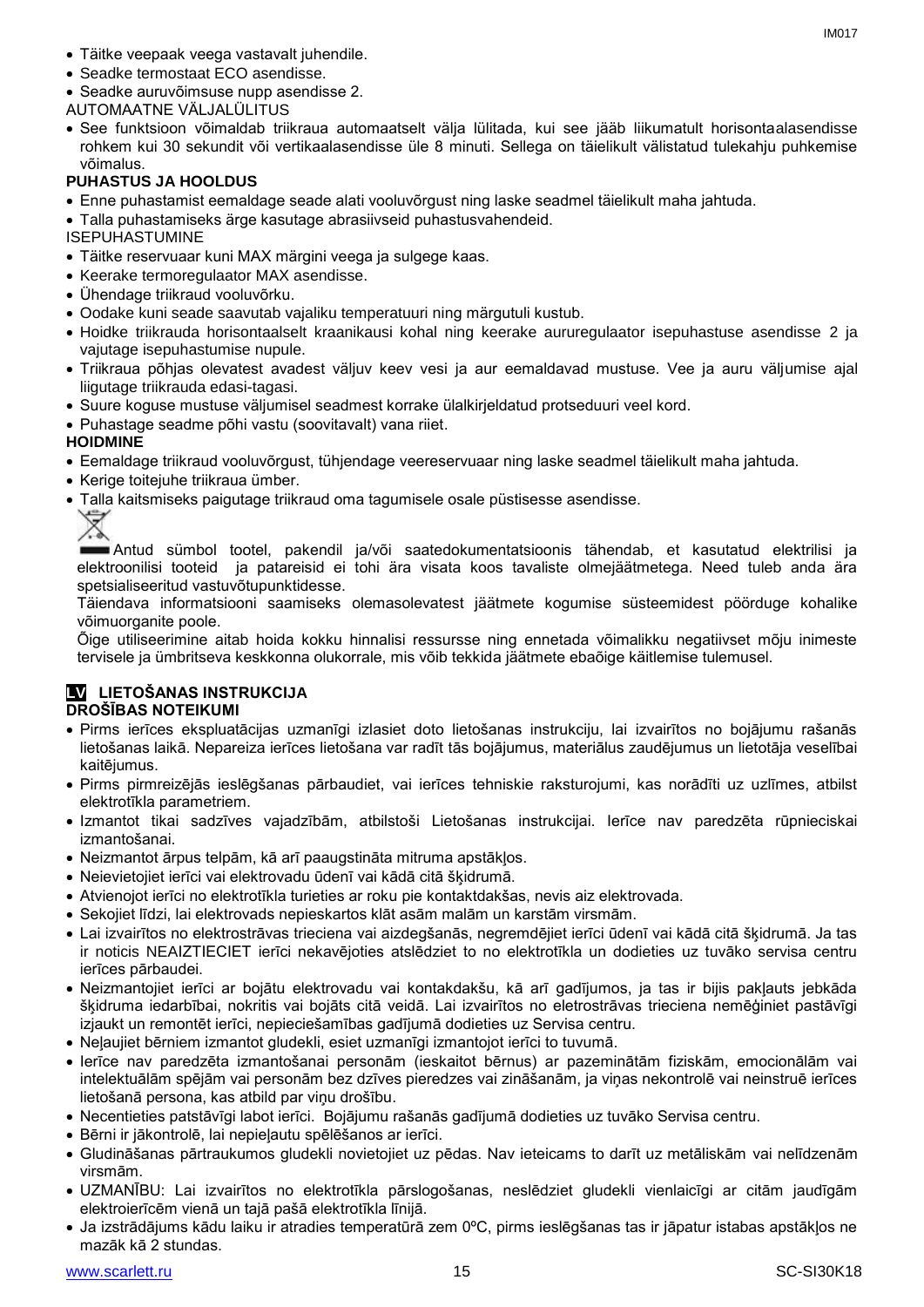- Ražotājs patur sev tiesības bez papildu brīdinājuma ieviest izstrādājuma konstrukcijā nelielas izmaiņas, kas būtiski neietekmē tā drošību, darbspēju un funkcionalitāti.
- Ražošanas datums ir norādīts uz izstrādājuma un/vai iepakojuma, kā arī pavaddokumentos.

# **SILDVIRSMA**

 Sildvirsma "Keramopro" ir profesionāls metālkeramikas pārklājums, kas izstrādāts sadarbībā ar kompānijas Scarlett speciālistiem. Pārklājumam piemīt paaugstināts izturības, slīdēšanas līmenis un 100% pretpiedeguma izturība.

# **SAGATAVOŠANA**

- Dažas gludekļa detaļas izgatavošanas laikā ir ieeļļotas, kas pirmreizējā ieslēgšanā var radīt tā dūmošanu. Pēc kāda laika dūmi pazudīs.
- Noņemiet aizsargapvalku no gludekļa darba virsmas un noslaukiet to ar mīkstu drānu.

# **DARBĪBA**

TEMPERATŪRAS REŽĪMI

- Pirms darba sākuma pārliecinaties, ka izstrādājumam, ko vēlaties gludināt, ir etiķete ar norādi par tā apstrādi. Ievērojiet tos.
- Uzstādiet termoregulatoru pozīcijā, kas atbilst auduma tipam, kuru Jūs gludināsiet.

| <b>APZĪMĒJUMS</b>       | <b>AUDUMA VEIDS</b>                                    |
|-------------------------|--------------------------------------------------------|
|                         | Izstrādājumu gludināt nav ieteicams                    |
|                         | Sintētika, Neilons, Akrils, Poliesters, Viskoze        |
| $\bullet\bullet$        | Vilna, Zīds                                            |
| $\bullet\bullet\bullet$ | Kokvilna, Lins                                         |
| $\zeta_{\rm III}$       | Maksimālā temperatūra (gludināšana ar tvaiku apstrādi) |
| <b>ECO</b>              | Visiem auduma veidiem, izņemot sintētiskos             |

- Pievienojiet gludekli pie elektrotīkla, iedegsies uzsildīšanas gaismas indikators.
- Gludināšanu var sākt, kad indikators ir izslēdzies.
- Ja gludināšanas sākumā, Jūs esat uzstādījuši mazāku temperatūru, pirms darba turpināšanas, ieteicams pagaidīt uzsildīšanas gaismas indikatora iedegšanos.
- ŪDENS REZERVUĀRA UZPILDĪŠANA
- Pirms ūdens uzpildīšanas atvienojiet gludekli no elektrotīkla.
- Novietojiet gludekli horozoltāli (uz pēdas).
- Uzmanīgi ielejiet ūdeni rezervuārā.
- Lai izvairītos no ūdens pārpildīšanas, nelejiet ūdeni augstāk par rezervuāra maksimālo ūdens līmeni.
- Gludekļa lietošanas laikā ūdens uzpildes atvere nedrīkst būt atvērta.
- Piepildot rezervuāru ar ūdeni atkārtoti, vienmēr atvienojiet gludekli no elektrotīkla.
- UZMANĪBU: Gludeklī paredzēts izmantot ūdeni no ūdensvada. Ieteicams lietot jau attīrītu ūdeni, it sevišķi, ja ūdens ir loti ciets.
- Nepildiet rezervuārā ķīmiski mīkstinātu ūdeni un nelietojiet aromatizējošas piedevas.
- Ja ūdensvada ūdens ir pārāk ciets, iepildiet tikai destilēto vai demineralizēto ūdeni.
- Darbu beidzot, vienmēr nepieciešams izliet lieko ūdeni, kas palicis rezervuārā.

# SMIDZINĀŠANA

- Smidzināšanu var izmantot jebkurā darba režīmā, ja rezervuārā ir ūdens pietiekošā daudzumā.
- Darbības veikšanai vairākas reizes nospiediet izsmidzināšanas pogu.

# GLUDINĀŠANA AR TVAIKU

- Atvienojiet gludekli no elektrotīkla, ielejiet ūdeni rezervuārā.
- Novietojiet gludekli vertikāli uz gludināmā dēļa, pēc tam pieslēdzat to pie elektrostrāvas.
- Uzstādiet termoregulatoru pozīcijā "••" vai "•••".
- Sagaidiet, kamēr nodzisīs uzsildīšanas gaismas indikators, t.i., kamēr būs sasniegta uzstādītā temperatūra.
- Uzstādiet tvaika pakāpes regulatoru izvēlētajā pozīcijā 1,2.
- Pēc darba beigām noregulējiet termoregulatoru minimālajā pozīcijā un atvienojiet gludekli no elektrotīkla.
- UZMANĪBU: Lai izvairītos no apdegumu iegūšanas nesaskaraties ar tvaiku, kas izdalās no gludekļa pēdas atvērumiem.

# SAUSĀ GLUDINĀŠANA

- Jūs varat gludināt sausā veidā, arī tad, ja rezervuārā atrodas ūdens. Ja šāda veida gludināšana tiek veikta ilgāku laiku, nav ieteicams rezervuārā daudz. pildīt ūdeni.
- Uzstādiet tvaika pakāpes regulatoru minimālajā pozīcijā.
- UZMANĪBU: Ja gludināšanas laikā rodas nepieciešamība izmantot gludināšanu ar tvaiku, bet rezervuārā nav ūdens, atvienojiet ierīci no elektrotīkla un pagaidiet kamēr tas atdzisīs, tikai tad iepildiet ūdeni.

TVAIKA SITIENS

Šī funkcija paredzēta kā papildus vienreizēja tvaika padeve, gludinot audumu vietas, kas ir īpaši saburzītas.

- Nospiediet tvaika padeves pogu.
- PIEZĪME: Lai izvairītos no ūdens tecēšanas no tvaika atverēm, tvaika padeves pogu neturiet nospiestu ilgāk par 5 sekundēm.
- PIEZĪME: Nespiediet tvaika pogu vairāk kā 3 reizes pēc kārtas, jo gludeklis ātri atdzisīs.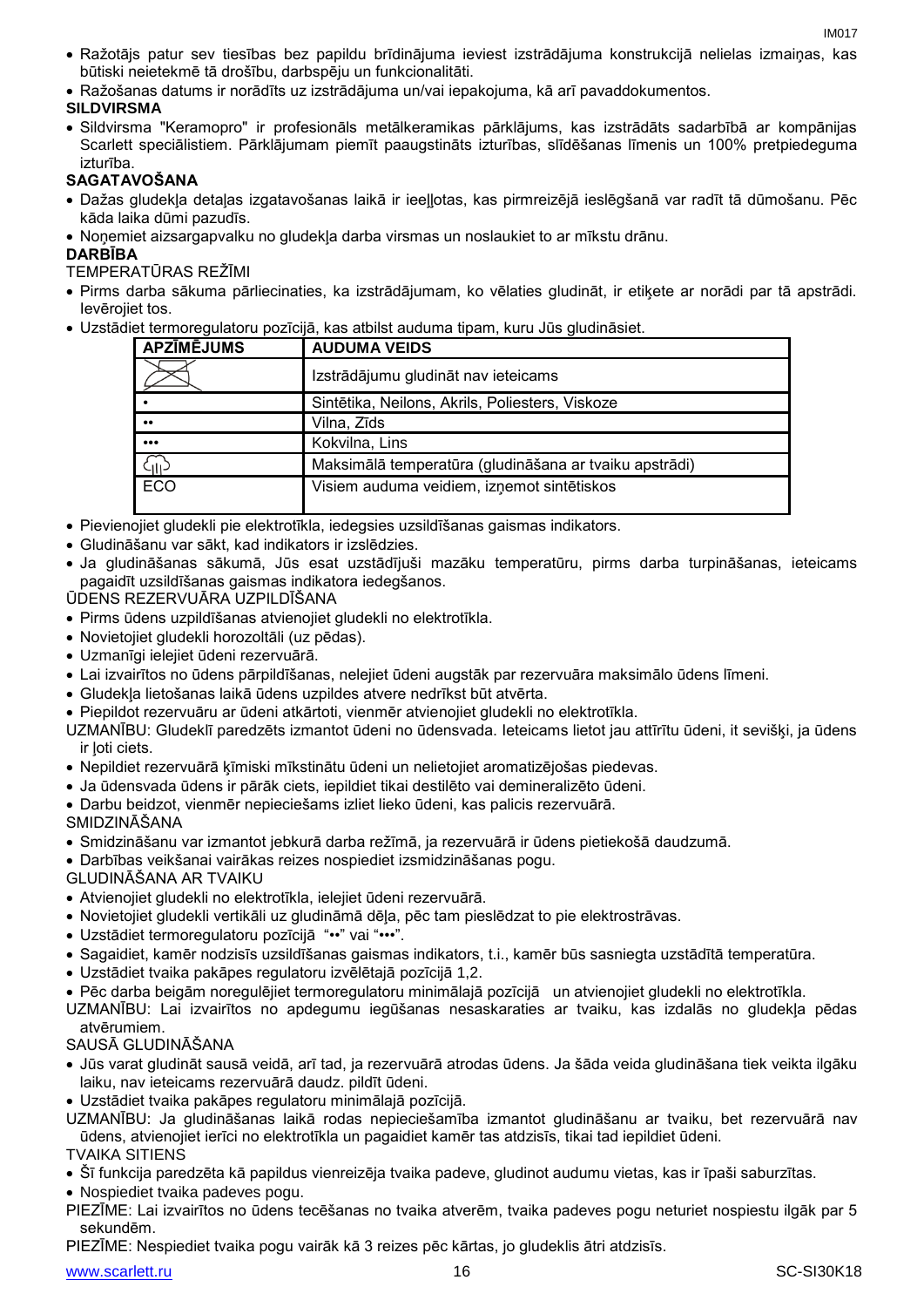# VERTIKĀLĀ GLUDINĀŠANA AR TVAIKU

- Pārliecinaties, ka rezervuārā ūdens ir pietiekamā daudzumā.
- Pieslēdziet gludekli pie elektrotīkla un novietojiet vertikālā stāvoklī.
- Uzstādiet termoregulatoru un tvaika pakāpes regulatoru maksimālā pozīcijā.
- Nospiediet tvaika padeves pogu turot gludekli vertikālā stāvoklī.

# DARBA BEIGŠANA

- Uzstādiet temperatūras regulatoru minimālajā pozīcijā.
- Atvienojiet gludekli no elektrotīkla.

ECO REŽĪMS

- ECO režīms ļauj ietaupīt līdz 30% elektroenerģijas un ir paredzēts efektīvākai lielākās daļas audumu gludināšanai. Izgludināšana notiek pateicoties optimālas temperatūras, kas piemērota lielākai daļai audumu (izņemot sintētiku) un spēcīga tvaika apvienojumam.
- Iepildiet ūdeni rezervuārā saskaņā ar instrukciju.
- Uzstādiet termoregulatoru stāvoklī ECO
- Uzstādiet tvaika pakāpes regulatoru stāvoklī 2.
- AUTOMĀTISKĀ IZSLĒGŠANĀS
- Šī funkcija ļauj izslēgt gludekli automātiski, ja tas paliek nekustīgs horizontālā stāvoklī ilgāk par 30 sekundēm vai vertikālā stāvoklī ilgāk par 8 minūtēm. Tādējādi tiek pilnīgi novērsta ugunsgrēka izcelšanās iespēja.

# **TĪRĪŠANA UN KOPŠANA**

- Pirms gludekļa tīrīšanas, pārliecinieties vai tas ir atvienots no elektrostrāvas un pilnībā atdzisis.
- Neizmantojiet abrazīvos tīrīšanas līdzekļus gludekļa pēdas attīrīšanai.
- PAŠATTĪRĪŠANĀS
- Uzpildiet ūdens rezervuāru līdz maksimālajam līmenim, aiztaisiet vāciņu.
- Uzstādiet termoregulatoru maksimālā pozīcijā.
- Pieslēdziet gludekli pie elektrotīkla.
- Sagaidiet, kamēr izdzisīs uzsildīšanas gaismas indikators.
- Horizontāli turot gludekli virs izlietnes uzstādiet tvaika padeves regulatoru maksimālajā režīmā 2 un nospiediet pašattīrīšanās pogu.
- Tvaiks un karstais ūdens no gludekļa pēdas atverēm izvadīs visu piesārņojumu. Darbības laikā ieteicams gludekli šūpot uz priekšu un atpakaļ.
- Pie pastiprināta gludekļa atvērumu aizkaļķošanās, iesakām procedūru atkārtot.
- Lai izžāvētu gludekļa pēdu, nogludiniet vairākas reizes pa nevajadzīgu auduma gabalu.

# **GLABĀŠANA**

- Atvienojiet gludekli no elektrotīkla, izlejiet lieko ūdeni no rezervuāra, ļaujiet tam pilnībā atdzist.
- Aptiniet elektovadu ap gludekļa korpusu.
- Lai nesabojātu gludekļa pēdu, vienmēr glabājiet to vertikālā stāvoklī.



Šis simbols uz izstrādājuma, iepakojuma un/vai pavaddokumentiem nozīmē, ka nolietotus elektro- vai elektroniskos izstrādājumus un baterijas nedrīkst izmest kopā ar parastajiem sadzīves atkritumiem. Tie ir jānodod specializētajos pieņemšanas punktos.

Lai iegūtu papildu informāciju par esošajām atkritumu savākšanas sistēmām, vērsieties vietējā pašvaldībā.

Pareiza utilizācija palīdzēs saglabāt vērtīgus resursus un novērst iespējamo negatīvo ietekmi uz cilvēku veselību un apkārtējās vides stāvokli, kas var rasties nepareizas rīkošanās ar atkritumiem rezultātā.

## **LT VARTOTOJO INSTRUKCIJA SAUGUMO PRIEMONĖS**

# Prietaiso gedimams išvengti prieš pirmąjį naudojimą atidžiai perskaitykite šią instrukciją. Neteisingai

- naudodamiesi gaminiu, Jūs galite jį sugadinti, patirti nuostolių arba pakenkti savo sveikatai. Prieš pirmąjį naudojimą patikrinkite, ar ant lipduko nurodytos techninės gaminio charakteristikos atitinka elektros tinklo parametrus.
- Naudoti tik buitiniams tikslams. Prietaisas nėra skirtas pramoniniam naudojimui.
- Naudoti tik patalpose. Nesinaudokite prietaisu esant aukštam drėgnumo lygiui.
- Nenardinkite prietaiso ir maitinimo laido į vandenį bei kitus skysčius.
- Traukdami kištuką iš elektros lizdo, niekada netempkite laido.
- Pasirūpinkite, kad elektros laidas neliestų aštrių kampų ir karštų paviršių.
- Norėdami išvengti nutrenkimo elektros srove ar gaisro pavojaus, nenardinkite prietaiso į vandenį bei kitus skysčius. Įvykus tokiai situacijai, NELIESDAMI prietaiso, nedelsdami išjunkite jį iš elektros tinklo ir kreipkitės į Serviso centrą.
- Nenaudokite prietaiso, jei jo elektros laidas ir/arba šakutė buvo pažeisti. Remontuoti prietaisą galima tik autorizuotame Serviso centre.
- Prietaisas nėra skirtas naudotis žmonėms (įskaitant vaikus), turintiems sumažėjusias fizines, jausmines ar protines galias; arba jie neturi patirties ar žinių, kai asmuo, atsakingas už tokių žmonių saugumą, nekontroliuoja ar neinstruktuoja jų, kaip naudotis šiuo prietaisu.
- Jei pažeistas maitinimo laidas, norėdami išvengti pavojaus, jį turi pakeisti gamintojas arba atestuotas techninės priežiūros centras, ar kvalifikuotas specialistas.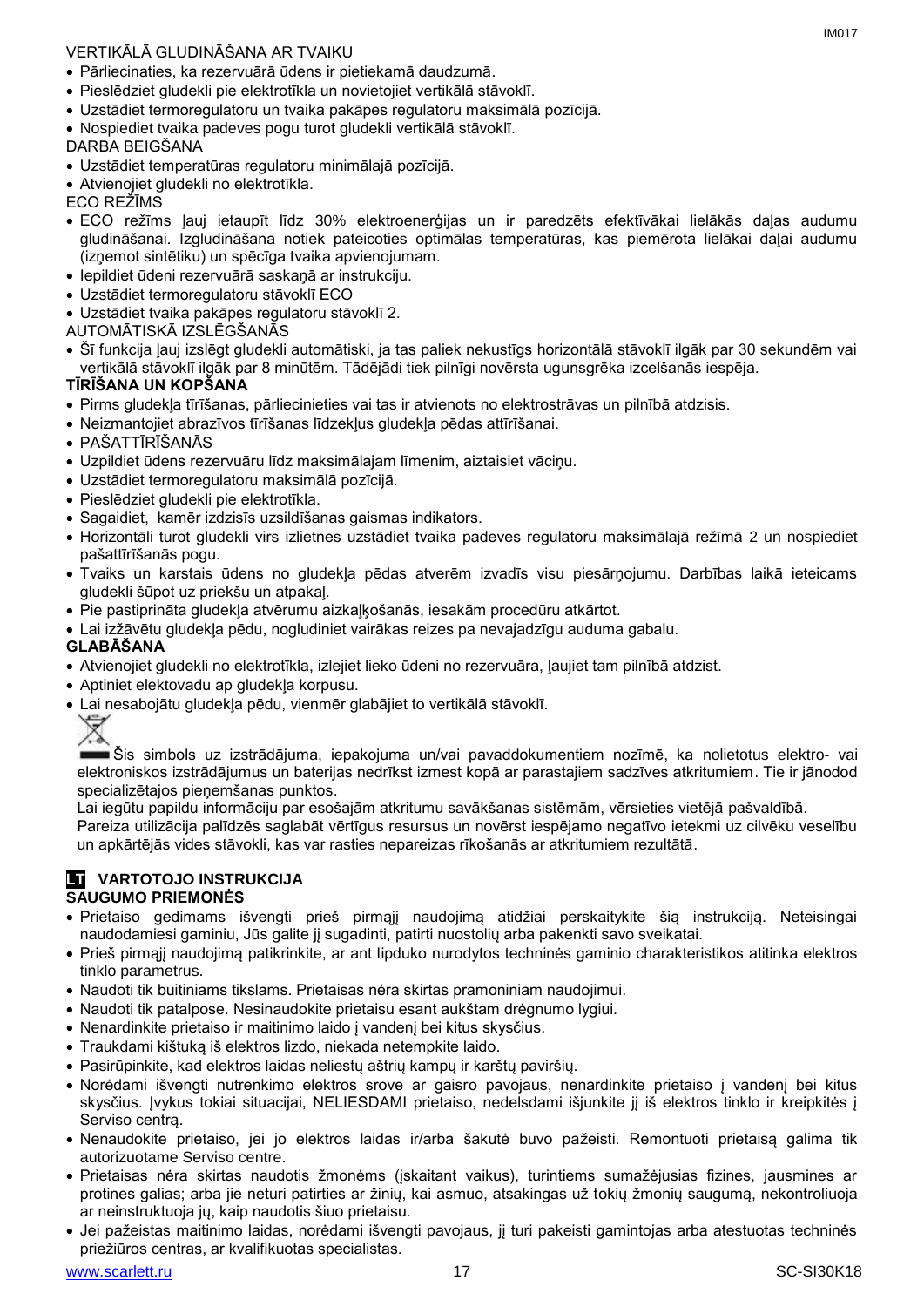- Neleiskite vaikams naudotis laidyne ir būkite itin atsargūs, laidydami šalia vaikų.
- Nepalikite įjungtos arba karštos laidynės be priežiūros, ypač ant laidymo lentos.
- Darydami laidymo metu pertrauką, statykite laidynę tik ant kulno. Nerekomenduojama jos statyti ant metalinio arba šiurkštaus paviršiaus.
- DĖMESIO: Maitinimo tinklo perkrovimui išvengti, neįjunkite laidynės kartu su kitais galingais elektros prietaisais į vieną elektros tinklo liniją.
- Jeigu gaminys kai kurį laiką buvo laikomas žemesnėje nei 0 ºC temperatūroje, prieš įjungdami prietaisą palaikykite jį kambario temperatūroje ne mažiau kaip 2 valandas.
- Gamintojas pasilieka teisę be atskiro perspėjimo nežymiai keisti įrenginio konstrukciją išsaugant jo saugumą, funkcionalumą bei esmines savybes.
- Gamybos data nurodyta ant gaminio ir (arba) pakuotėje, taip pat lydinčioje dokumentacijoje.

# **PADAI**

• Padai "Keramopro" - tai profesionali metalo keramikinė danga, sukurta kartu su bendrovės "Scarlett" specialistais. Danga pasižymi padidintu patvarumu, slydimu ir 100% atsparumu, kad nepridegtų.

# **PASIRUOŠIMAS DARBUI**

- Gamybos metu kai kurios laidynės dalys buvo pateptos tepalu, todėl per pirmąjį įjungimą laidynė gali skleisti dūmus. Po kai kurio laiko dūmai turi išnykti.
- Nuimkite apsauginį užvalkalą nuo pado paviršiaus ir nuvalykite jį minkštu audiniu.

# **VEIKIMAS**

TEMPERATŪROS REŽIMAI

- Prieš pradėdami laidyti įsitikinkite, kad ant gaminio, kurį Jūs ruošiatės laidyti, yra etiketė su jo priežiūros nurodymais; laidydami laikykitės etiketės nurodymų.
- Nustatykite termoreguliatorių į atitinkančią audinio, kuri Jūs ruošiatės laidyti, tipui padėtį:

| ŽENKLIUKAS              | <b>AUDINIO TIPAS</b>                               |
|-------------------------|----------------------------------------------------|
|                         | Gaminj nerekomenduojama laidyti                    |
|                         | Sintetika, Nailonas, Akrilas, Poliesteris, Viskozė |
| $^{\bullet}$            | Vilna, Šilkas                                      |
| $\bullet\bullet\bullet$ | Medvilnė, Linas                                    |
|                         | Maksimali temperatūra (garinimas)                  |
| ECO                     | Skirta visoms audinių rūšims, išskyrus sintetiką   |

- Jjunkite laidynę į elektros tinklą. Užsidegs įkaitimo šviesos indikatorius.
- Kai indikatorius užges, galima pradėti laidyti.
- Jeigu laidydami Jūs nustatėte mažesnę temperatūrą, prieš tęsdami darbą palaukite kol užsidegs įkaitimo indikatorius.

# VANDENS REZERVUARO UŽPILDYMAS

- Prieš pildami vandenį išjunkite laidynę iš elektros tinklo.
- Pastatykite laidynę horizontaliai (ant pado).
- Atsargiai įpilkite vandenį į rezervuarą.
- Rezervuaro perpildymui išvengti nepilkite vandens daugiau negu nurodyta ant rezervuaro.
- Besinaudojant laidyne vandens įpylimo angą turi būti uždaryta.
- Pripildami vandenį į vandens rezervuarą, visada išjunkite laidynę iš elektros tinklo.
- DĖMESIO: Laidynė yra skirta vandentiekio vandens naudojimui. Bet geriau pilti suminkštintą vandenį, ypač jeigu vandentiekio vanduo yra labai kietas.
- Nepilkite į rezervuarą chemiškai suminkštinto vandens ir nenaudokite aromatizuojančių priedų.
- Jeigu vandentiekio vanduo yra labai kietas, pilkite tik distiliuotą arba demineralizuotą vandenį.
- Laidymo pabaigoje būtina ištuštinti rezervuarą.
- PURŠKIMAS
- Purškimą galima naudoti bet kuriame veikimo režime, jei rezervuare pakanka vandens.
- Norėdami pasinaudoti šia funkcija, keletą kartų paspauskite purškimo mygtuką.

# GARINIMAS

- Išjunkite laidynę iš elektros tinklo ir pripildykite vandens rezervuarą.
- Pastatykite laidynę vertikaliai ant laidymo lentos ir įjunkite.
- Nustatykite termoreguliatorių į padėtį "••" arba "•••".
- Palaukite kol užges įkaitimo indikatorius, t.y. laidynė pasieks nustatytosios temperatūros.
- Nustatykite garinimo reguliatorių į pasirinktą padėtį 1,2.
- Baigę laidyti nustatykite termoreguliatorių į minimalią padėtį ir išjunkite laidynę iš elektros tinklo.
- DĖMESIO: Nudegimų pavojus! Venkite kontakto su laidynės padu ir garais.

# SAUSAS LAIDYMAS

- Jūs galite laidyti sausajame režime, net jeigu rezervuare yra vandens. Tačiau ilgai laidydami šiame režime nepilkite per daug vandens į rezervuarą.
- Nustatykite garinimo reguliatorių į minimalią padėtį.
- DĖMESIO: Jei laidydami norite įjungti garinimo režimą, bet rezervuare nėra vandens, išjunkite laidynę iš elektros tinklo ir palaukite, kol ji atvės, ir tik po to pilkite vandenį.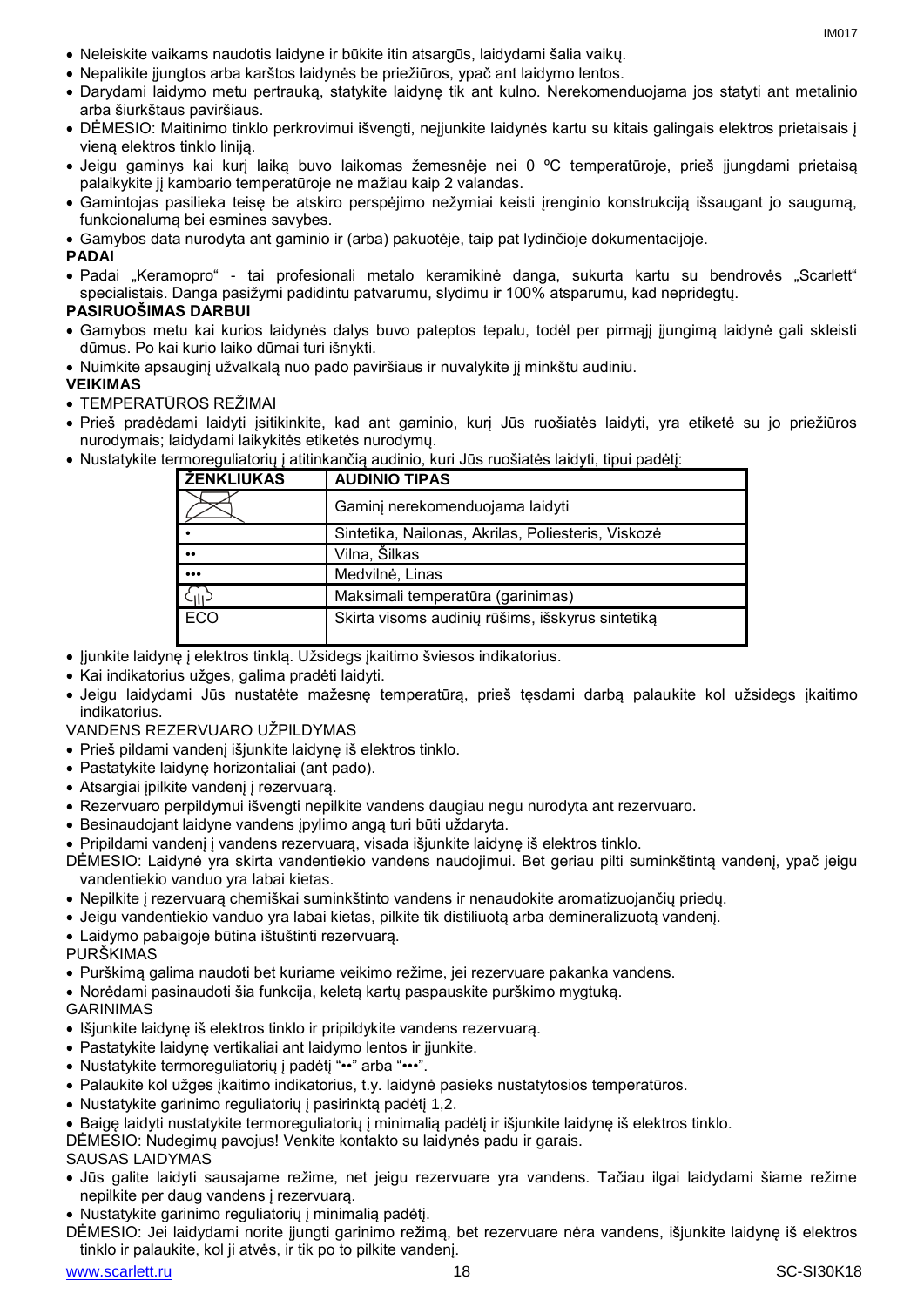# GARŲ SMŪGIS

- Ši funkcija leidžia papildomai įleisti garus laidant labai suglamžytas audinio klostes.
- Paspauskite garinimo mygtuką.
- PASTABA: Garinant vanduo gali išsilieti iš pado skylučių, todėl nespauskite garinimo mygtuko ilgiau kaip 5 sekundes.

PASTABA: Nespauskite garinimo mygtuko daugiau negu 3 kartus iš eilės, nes laidynė greitai atvės.

VERTIKALUS GARINIMAS

- Įsitikinkite, kad rezervuare pakanka vandens.
- Jjunkite laidynę į elektros tinklą ir pastatykite ją vertikaliai.
- Nustatykite termoreguliatorių ir garinimo reguliatorių į maksimalią padėtį.
- Laikydami laidynę vertikaliai paspauskite garinimo mygtuką.

LAIDYMO PABAIGA

- Nustatykite termoreguliatorių į minimalią padėtį.
- Išjunkite laidynę iš elektros tinklo.

"ECO" režimas

- "ECO" režimas leidžia sutaupyti iki 30% elektros energijos ir skirtas efektyviau lyginti daugelį audinių rūšių. Lyginama palaikant daugeliui audinių tinkamą ir optimalią temperatūrą (išskyrus sintetinius) ir stiprų garą.
- Laikydamiesi instrukcijos nurodymų, į vandeniui skirtą talpą įpilkite vandens.
- Nustatykite termoreguliatorių "ECO" padėtimi.
- Nustatykite garinimo reguliatorių 2-ąja padėtimi.

AUTOMATINIS IŠSIJUNGIMAS

 Ši funkcija leidžia automatiškai išjungti laidynę, jai esant horizontalioje padėtyje be judėjimo daugiau kaip 30 sekundžių arba vertikalioje padėtyje be judėjimo daugiau kaip 8 minučių. Tokiu būdu visiškai išvengiamas gaisro pavojus.

# **VALYMAS IR PRIEŽIŪRA**

- Prieš valydami laidynę įsitikinkite, kad ji yra išjungta iš elektros tinklo ir visiškai atvėso.
- Valydami laidynės padą nenaudokite šveitimo valymo priemonių.

SAVAIMINIS IŠSIVALYMAS

- Pripildykite vandens rezervuarą iki maksimalios žymės ir uždenkite dangtį.
- Nustatykite termoreguliatorių į maksimalią padėtį.
- ljunkite laidynę į elektros tinklą.
- Palaukite kol užges įkaitimo indikatorius.
- Laikydami laidynę horizontaliai virš kriauklės nustatykite garinimo reguliatorių į maksimalią padėtį 2 ir paspauskite savaiminio išsivalymo mygtuką.
- Išeinantys iš skylučių garai ir vanduo išvalys nešvarumus. Tuo metu rekomenduojama linguoti laidynę pirmynatgal.
- Laidynei smarkiai užsiteršus rekomenduojama pakartoti savaiminio išsivalymo ciklą.
- Norėdami išdžiovinti laidynės padą, išlaidykite nereikalingą audinį.

# **SAUGOJIMAS**

- Išjunkite laidynę iš elektros tinklo, išpilkite visą vandenį iš rezervuaro, ir leiskite jai atvėsti.
- Apvyniokite maitinimo laidą aplink kulną.
- Saugodami laidynės padą nuo įbrėžimų, laikykite ją vertikaliai.



Šis simbolis ant gaminio, pakuotėje ir (arba) lydinčioje dokumentacijoje reiškia, kad naudojami elektriniai ir elektroniniai gaminiai bei baterijos neturėtų būti išmetami (išmestos) kartu su įprastinėmis buitinėmis atliekomis. Juos (jas) reikėtų atiduoti specializuotiems priėmimo punktams.

Norint gauti papildomos informacijos apie galiojančias atliekų surinkimo sistemas, kreipkitės į vietines valdžios institucijas.

Teisingai utilizuojant atliekas, sutaupysite vertingų išteklių ir apsaugosite žmonių sveikatą ir aplinką nuo neigiamo poveikio, galinčio kilti netinkamai apdorojant atliekas.

# **H HASZNALATI UTASÍTÁS FONTOS BIZTONSÁGI INTÉZKEDÉSEK**

- A készülék használata előtt, a készülék károsodása elkerülése érdekében figyelmesen olvassa el a Kezelési útmutatót. A helytelen kezelés a készülék károsodásához, anyagi kárhoz, vagy a használó sérüléséhez vezethet.
- A készülék első használata előtt, ellenőrizze egyeznek-e a címkén megjelölt műszaki adatok az elektromos hálózat adataival.
- Csak otthoni használatra, ne használja nagyüzemi célra.
- Ne használja a készüléket házon kívül, vagy nedves körülmények közt.
- A készüléket, vagy a vezetéket ne érje víz, más folyadék.
- A készülék áramtalanítása közben fogja a csatlakozódugót, ne húzza a vezetéket.
- Figyeljen arra, hogy a vezeték ne érintkezzen éles, vagy forró felülettel.
- Áramütés, elektromos tüzek elkerülése érdekében ne merítse a készüléket vízbe, vagy egyéb folyadékba. Ha ez megtörtént, NE FOGJA MEG A KÉSZÜLÉKET, azonnal áramtalanítsa azt és forduljon szervizhez.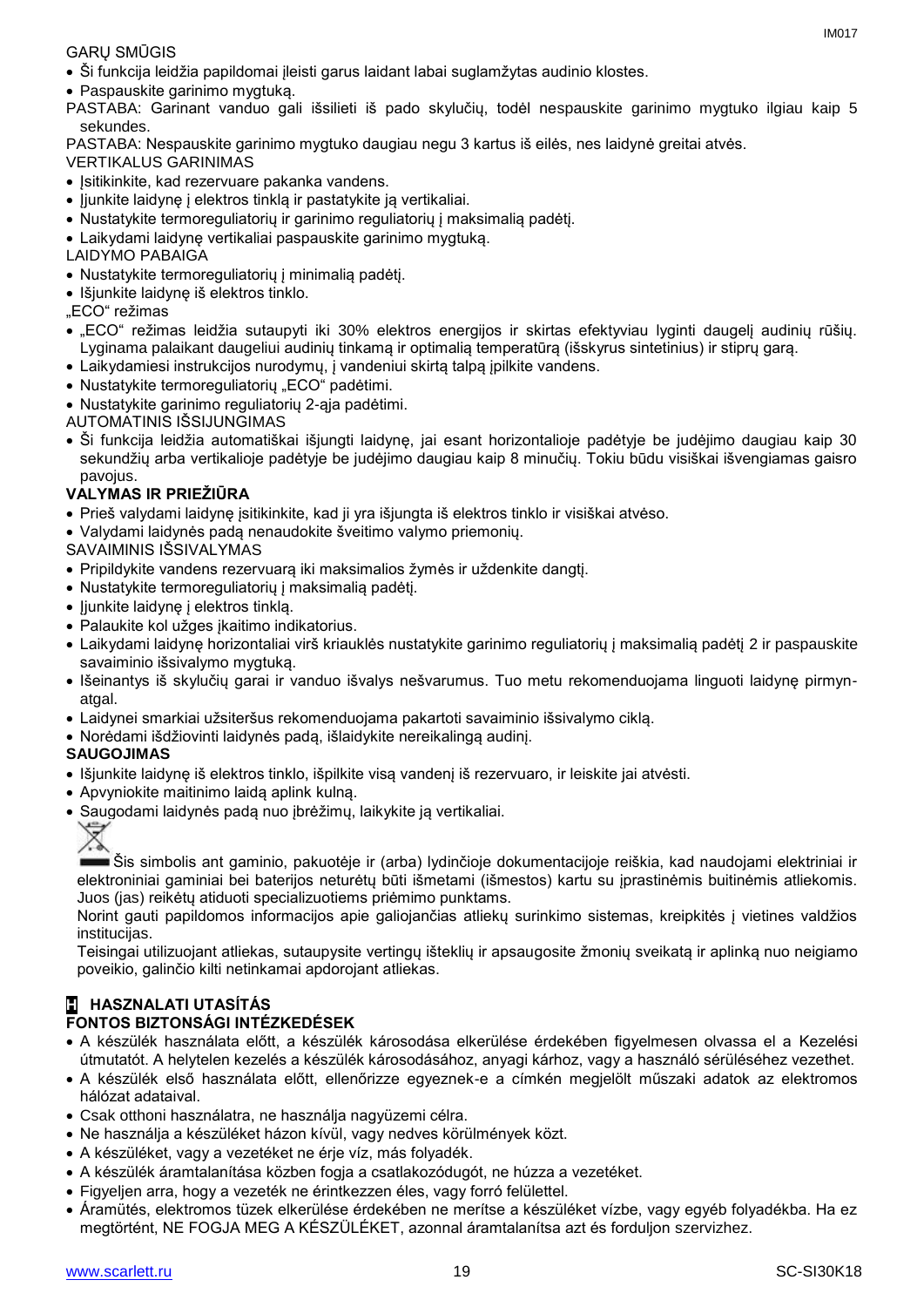- Ne használja a készüléket sérült vezetékkel, csatlakozódugóval, valamint azután, hogy nedvesség érte, ütődést szenvedett, vagy más milyen képen károsodva volt. Áramütés elkerülése érdekében ne próbálja szétszerelni a készüléket, forduljon szakszervizhez.
- Ne használják a készüléket fizikai-, érzelmi-, illetve szellemi fogyatékos személyek, vagy tapasztalattal, elegendő tudással nem rendelkező személyek (beleértve a gyerekeket) felügyelet nélkül, vagy ha nem kaptak a készülék használatával kapcsolatos instrukciót a biztonságukért felelős személytől.
- A készülékkel való játszás elkerülése érdekében tartsa a gyermekeket felügyelet alatt.
- A vezeték meghibásodása esetén veszély elkerülése érdekében annak cseréjét végeztesse a gyártóval vagy a gyártó által meghatalmazott szervizzel ill. szakemberrel.
- Ne hagyja felügyelet nélkül a bekapcsolt, vagy forró vasalót, különösen a vasalódeszkán ne.
- Vasalás közben keletkezett szünet alatt a vasalót csak a talpára állítsa. A készüléket nem ajánlatos fém, egyenetlen felületre állítani.
- FIGYELEM: Az elektromos hálózat túlterhelése elkerülése érdekében ne csatlakoztassa egyidejűleg a vasalót más elektromos készülékkel egy és ugyan azon hálózathoz.
- Amennyiben a készüléket valamennyi ideig 0 ºC–nál tárolták, bekapcsolása előtt legalább 2 órán belül tartsa szobahőmérsékleten.
- A gyártónak jogában áll értesítés nélkül másodrendű módosításokat végezni a készülék szerkezetében, melyek alapvetően nem befolyásolják a készülék biztonságát, működőképességét, funkcionalitását.
- A gyártási idő a terméken és/vagy a csomagoláson, illetve a kísérő dokumentumokban található.

## **VASALÓTALP**

 A Keramopro vasalótalp egy a Scarlett cég szakértőivel közösen kifejlesztett professzionális fémkerámia bevonat. A bevonat fokozott tartósság- és csúszásszinttel rendelkezik, illetve 100%-os égésellenállással.

# **ELŐKÉSZÍTÉS**

- A vasaló némely alkatrésze zsírral van bekenve, ezért esőhasználatkor gyenge füstölés lehetséges. Kis idő múlva a füstölés megszűnik.
- Vegye le a vasalófelületről a védőburkot, és törölje meg a felületet puha törlőkendővel.

# **JAVASLATOK A KEZELÉSHEZ**

HŐMÉRSÉKLET SZABÁLYOZÁS

- Használat előtt győződjön meg, hogy a vasalnivaló ruhanemű címkéjén fel van tüntetve a vasalási hőmérséklet, szigorúan tartsa be a feltüntetett utasításokat.
- Állítsa a hőmérséklet-szabályzót az anyagnak megfelelő jelzésre:

| <b>JELZÉS</b>           | <b>ANYAG</b>                                         |
|-------------------------|------------------------------------------------------|
|                         | Vasalni nem ajánlatos                                |
|                         | Szintetika, Nejlon, Akríl, Poliészter, Viszkóza      |
| $\bullet\bullet$        | Gyapjú, Selyem                                       |
| $\bullet\bullet\bullet$ | Pamut, Vászon                                        |
|                         | Maximális hőmérséklet (gőzöltetés)                   |
| ECO                     | Műszálas anyagon kívül bármilyen anyagon használható |

- Csatlakoztassa a készüléket az elektromos hálózathoz. Kigyúl a melegedést jelző indikátorégő.
- Miután az égő kialszik kezdheti a vasalást.
- Ha vasalás közben állította be az alacsonyabb hőmérsékletet, előbb célszerű megvárni, amíg felgyúl a melegedést jelző égő.

VÍZFELTÖLTÉS

- Vízfeltöltés előtt áramtalanítsa a készüléket.
- Helyezze a vasalót vízszintes helyzetbe (a vasalótalpra).
- Óvatosan töltse meg vízzel.
- Csak a tartályon található jelzésig töltse a vizet, ne lépje túl azt.
- A vasaló használata közben a vízfeltöltő nyílásnak zárva kell lennie.
- Amennyiben a vasaló újratöltést igényel, feltöltés közben mindig legyen áramtalanítva a készülék.
- FIGYELEM: Készüléke csapvíz használatára alkalmas, de ha a környezetében kemény a víz, célszerű desztillált vizet használni.
- Ne öntsön a tartályba kémiailag lágyított vizet és ne használjon aroma-kiegészítőket.
- Ha a csapvíz túlságosan kemény, csak desztillált és ásványtalanított vizet használjon.
- Használat után mindig távolítsa el a vizet a tartályból.

PERMETEZÉS

- Elégséges vízmennyiség esetén a permetezést bármely üzemmódban használhatja.
- Néhányszor nyomja meg permetfújó gombját.

GŐZÖLTETÉS

- Áramtalanítsa a készüléket és töltse meg a víztartályt.
- Állítsa függőleges helyzetbe a vasalót, és csatlakoztassa a hálózathoz.
- Állítsa a hőfokszabályzót "••" vagy "•••" jelzésre.
- Várja, amíg elalszik a melegedési jelzőlámpa, vagyis beáll a szükséges hőmérséklet.
- Állítsa a gőzfokozat-szabályzót a kiválasztott helyzetbe 1,2.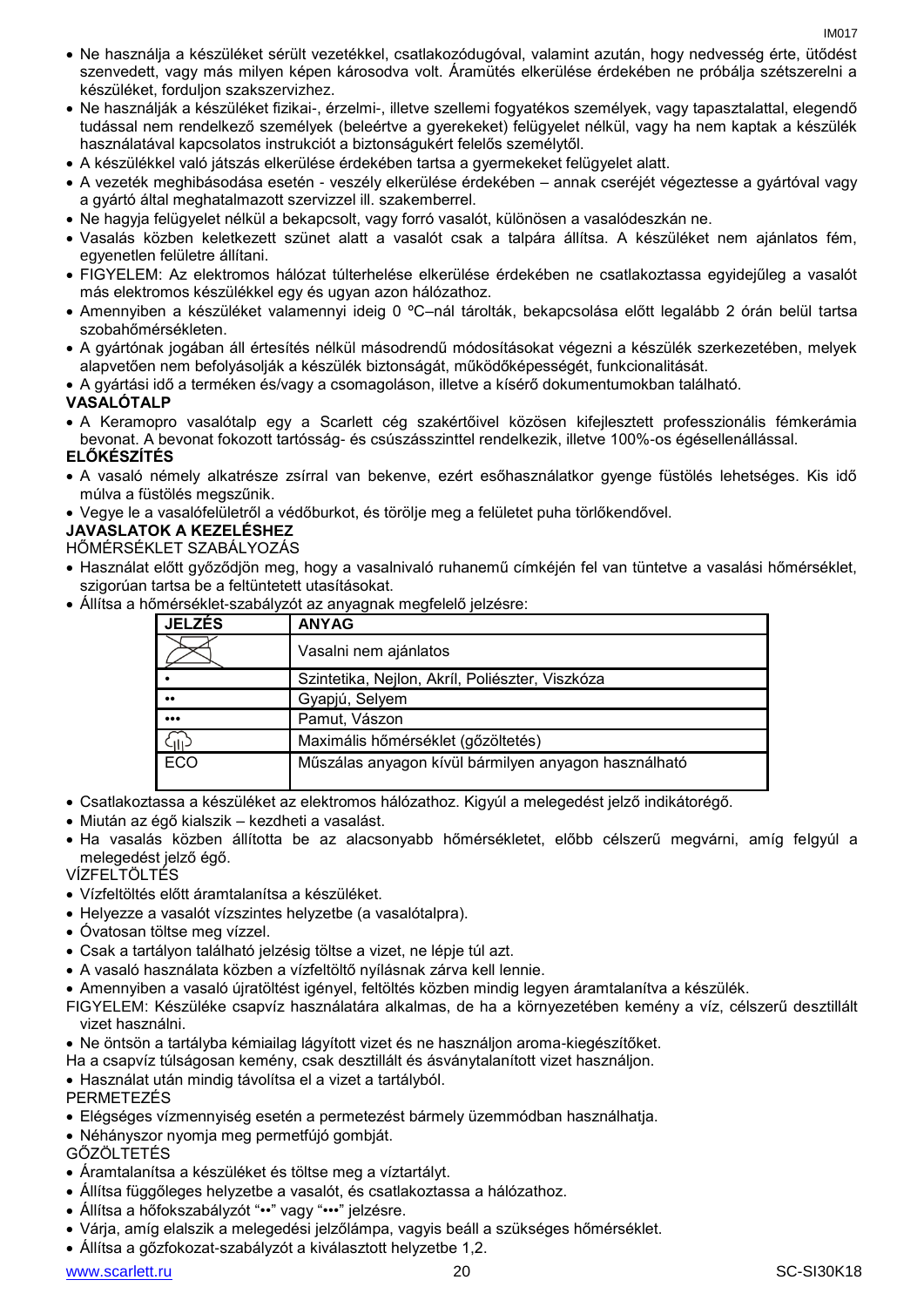A vasalás elvégzése után, állítsa a hőfokszabályzót a min. fokozatba és áramtalanítsa a készüléket.

FIGYELEM: Égési sérülések elkerülése érdekében ne érintkezzen a vasalófelület furataiból kijövő gőzzel.

### SZÁRAZ VASALÁS

- Ön akkor is használhatja a száraz vasalást, hogyha a víztartály meg van töltve. Viszont, ha hosszabb ideig használja ezt az üzemmódot, nem ajánlatos túl sok vizet tölteni a tartályba.
- Állítsa a gőzölés-szabályzót a min. Fokozatba.

FIGYELEM: Ha munka közben szükséges felhasználni a gőzöltetést, de a tartályban nincsen víz, akkor előbb áramtalanítsa a vasalót, várja meg, amíg lehűl, és csak utána töltse meg vízzel.

#### GŐZNYOMÁS Ez a funkció ellenálló gyűrődéseknél hasznos, mivel a gomb megnyomásával a gőz intenzíven lövell ki a vasalófelületből.

- Nyomja meg a gőzölésgombot.
- MEGJEGYZÉS: A gőzfuratokból való vízkifolyás elkerülése érdekében ne tartsa lenyomva a gombot 5 másodpercnél tovább.

MEGJEGYZÉS: Ne nyomja a gőzöltető gombot 3 többször egymás után, különben a vasaló hamar lehűl.

# FÜGGŐLEGES GŐZÖLTETÉS

- Győződjön meg arról, hogy a tartályban elégséges a vízmennyiség.
- Villamosítsa a vasalót és állítsa függőleges helyzetbe.
- Állítsa a hőfokszabályzót és a gőzölés-szabályzót a max. fokozatba.
- Függőlegesen tartva a vasalót, nyomja meg a gőzölési gombot.

# HASZNÁLAT UTÁN

- Állítsa a hőmérséklet-szabályzót a min. fokozatba.
- Áramtalanítsa a vasalót.

# ECO ÜZEMMÓD

- Az ECO üzemmóddal 30%-ig takaríthat meg villamos energiát, és jelen üzemmód a legtöbb anyagfajta még hatékonyabb vasalására használható. A vasalás a legtöbb anyagfajta részére (műszálas anyagon kívül) megfelelő optimális hőmérséklet és erőteljes gőzsugár együttes hatásának következtében történik.
- Töltsön vizet a víztartályba a használati útmutatónak megfelelően.
- Állítsa a hőszabályozót ECO helyzetbe
- Állítsa a gőzölésszint szabályozót 2. helyzetbe.

# AUTOMATIKUS KIKAPCSOLÁS

 Ez a funkció lehetővé teszi a vasaló automatikus kikapcsolását, amennyiben 30 másodpercen belül mozdulatlanul áll vízszintes helyzetben vagy 8 percen belül függőleges helyzetben. Ennek köszönhetően garantáltan megelőzhető a tűzeset kialakulása.

# **TISZTÍTÁS ÉS KARBANTARTÁS**

- Tisztítás előtt győződjön meg, hogy a készülék áramtalanítva van, és teljesen kihűlt.
- Ne használion súrolószert.

# ÖNTISZTÍTÁS

- Töltse meg a víztartályt a max. jelzésig, és zárja le a fedőt.
- Állítsa a hőfokszabályzót a max. fokozatba.
- Villamosítsa a vasalót.
- Várja meg, amíg elalszik a melegedési jelzőlámpa.
- A mosdó felett vízszintesen tartva a vasalót, állítsa a gőzölés-szabályzót max 2. Helyzetbe és nyomja meg az öntisztítási gombot.
- A furatokból kijövő gőz és víz eltávolítják a szennyeződést. Közben ajánlatos előre/hátra mozgatni a vasalót.
- A vasaló erős szennyezettsége esetén ismételje meg az öntisztítási műveletet.
- A vasalófelület szárítása érdekében vasaljon meg egy anyagdarabot.

# **TÁROLÁS**

- Áramtalanítsa a vasalót, távolítsa el a tartályból a vizet, és hagyja teljesen kihűlni a készüléket.
- Tekerje a vezetéket a vasaló talpa körül.
- A vasalófelület károsodása elkerülése érdekében tárolja a vasalót függőleges helyzetben.



Ez a jel a terméken, csomagoláson és/vagy kísérő dokumentumokon azt jelenti, hogy ezeket a használt villamos és elektronikus termékeket és elemeket tilos az általános háztartási hulladékkal kidobni. E tárgyakat speciális befogadó pontokban kell leadni.

A hulladékbefogadó rendszerrel kapcsolatos kiegészítő információért forduljon a helyi illetékes hatósághoz.

A megfelelő hulladékkezelés segít megőrizni az értékes erőforrásokat és megelőzheti az olyan esetleges negatív hatásokat az emberi egészségre és a környezetre, amelyek a nem megfelelő hulladékkezelés következtében felmerülhetnek fel.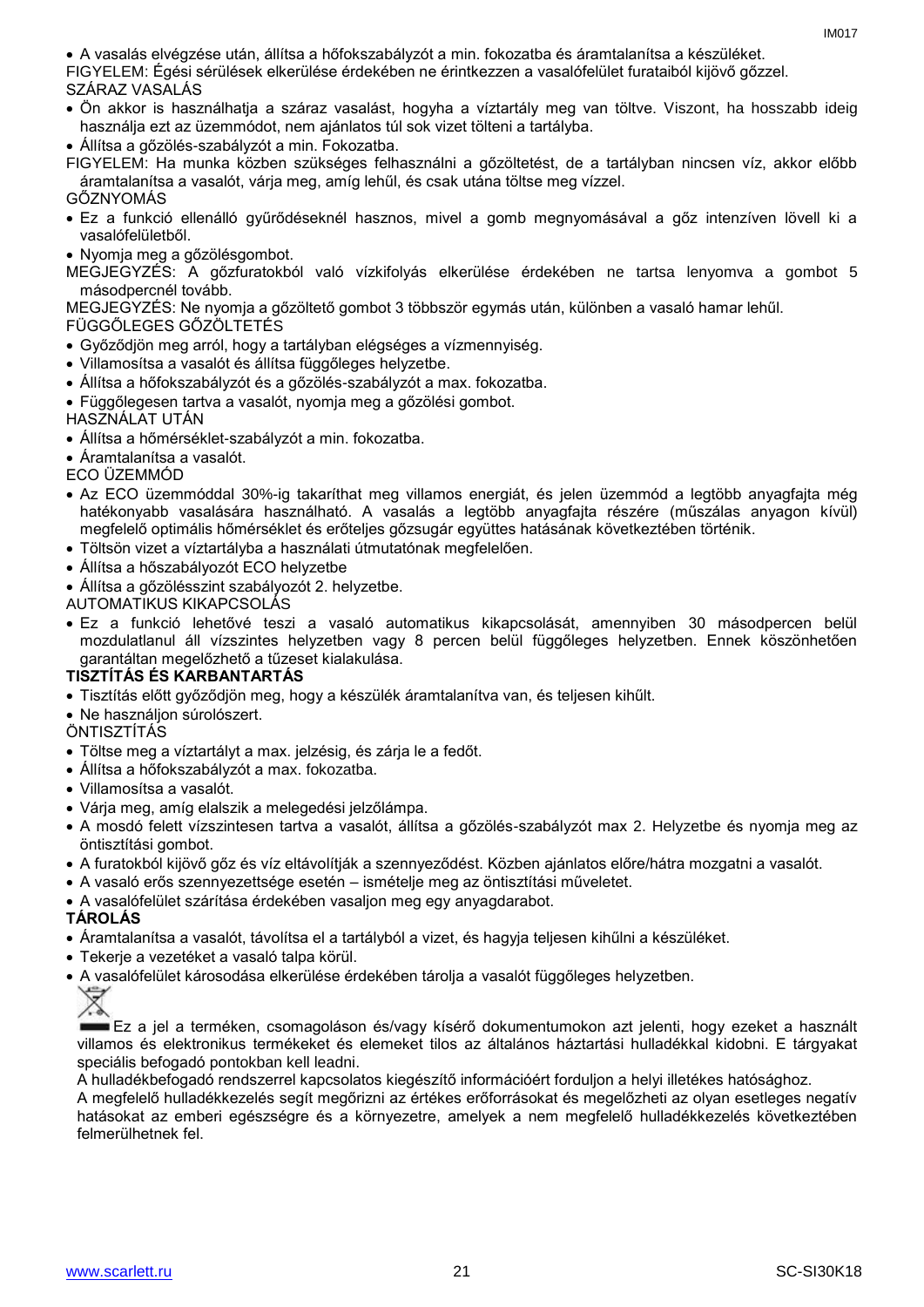# **ROINSTRUCŢIUNI DE UTILIZARE MĂSURILE DE SIGURANȚĂ**

- Citiți cu atenție aceste instrucțiuni înainte de a utiliza aparatul pentru a evita defecțiunile în timpul utilizării.
- Înainte de prima conectare, verificați dacă caracteristicile tehnice indicate pe produs corespund parametrilor rețelei electrice.
- Manipularea necorespunzătoare poate duce la deteriorarea produsului, pagube materiale și poate cauza daune sănătății utilizatorului.
- A se utiliza doar în scopuri de utilizare casnică. Aparatul nu este destinat pentru uz comercial.
- Dacă aparatul nu se utilizează, deconectați-l de fiecare dată de la rețeaua electrică.
- Nu permiteți pătrunderea apei pe baza de alimentare.
- Aveți grijă ca cablul de alimentare să nu fie atins de margini ascuțite și suprafețe fierbinți.
- Nu introduceți aparatul și cablul de alimentare în apă sau alte lichide. Însă dacă acest lucru s-a întâmplat, deconectați imediat aparatul de la sursa de alimentare și înainte de a-l utiliza în continuare, verificați capacitatea de funcționare și siguranța aparatului la specialiști calificați.
- Dacă cablul de alimentare este deteriorat, pentru a evita pericolele, înlocuirea acestuia trebuie să fie realizată de către producător sau de către un centru de deservire autorizat, sau de către personalul calificat corespunzător.
- Se interzice utilizarea aparatului de către persoanele (inclusiv copiii) cu capacități fizice, senzoriale sau mentale reduse, sau care nu posedă experiență sau cunoștințe, cu excepția cazului în care acestea sunt supravegheate sau instruite în utilizarea aparatului de către o persoană responsabilă pentru securitatea lor.
- Nu încercați să reparați aparatul desinestătător sau să înlocuiți careva piese. În cazul detectării unor defecțiuni, adresați-vă celui mai apropiat centru de deservire.
- Copiii trebuie supravegheați pentru a se evita jocul cu aparatul.
- Fierul de călcat nu ar trebui să fie nesupravegheat în timp ce este conectat la sursa de alimentare.
- În pauzele din timpul călcării poziționați fierul de călcat doar pe călcâi. Nu se recomandă punerea acestuia pe suprafețe de metal sau neuniforme. În timpul călcatului, precum și în pauze, fierul de călcat trebuie să fie pus pe o suprafață stabilă.
- ATENȚIE: Pentru a evita supraîncărcarea rețelei de alimentare, nu conectați fierul de călcat simultan cu alte aparate mari la aceeași linie a rețelei electrice.
- Dacă produsul a fost păstrat pentru o perioadă de timp la temperaturi sub 0 °C, atunci înainte de conectare acesta ar trebui să se afle la temperatura camerei, timp de cel puțin 2 ore.
- Producătorul își rezervă dreptul de a introduce fără notificare prealabilă mici modificări în construcţia produsului, care nu influențează semnificativ siguranța, capacitatea de funcționare și performanța acestuia.
- Data fabricării este indicată pe produs si/sau pe ambalai, precum și pe documentele însotitoare.

# **TALPA**

 Talpa "Keramopro" reprezintă un înveliș metalo-ceramic profesional dezvoltat în colaborare cu specialiștii de la compania Scarlett. Învelișul posedă un nivel ridicat de durabilitate, alunecare și 100% rezistent la ardere.

#### **PREGĂTIREA**

- Pe unele piese ale fierului de călcat a fost aplicat un lubrifiant în timpul fabricării, de aceea la conectarea inițială a fierului de călcat se poate observa puțin fum. Peste ceva timp, fumul va dispărea.
- Scoateți capacul de protecție de pe suprafața de funcționare și ștergeți-l cu o cârpă moale.

#### **MODUL DE FUNCȚIONARE MODURILE DE TEMPERATURĂ**

- 
- Înainte de a începe lucrul, asigurați-vă că produsul pe care aveți de gând să-l călcați are o etichetă cu instrucțiuni pentru prelucrarea acestui produs concret; respectați cu strictețe instrucțiunile.
- Fixați termostatul la poziția corespunzătoare tipului de material pe care intenționați să-l călcați:

| <b>SIMBOL</b>           | <b>TIPUL DE TESĂTURĂ</b>                                    |
|-------------------------|-------------------------------------------------------------|
|                         | Nu se recomandă utilizarea fierului de călcat               |
|                         | Sintetică, Nylon, Acril, Poliester, Viscoză                 |
| $\bullet\bullet$        | Lână, Mătase                                                |
| $\bullet\bullet\bullet$ | Bumbac, In                                                  |
| Հ <sub>III</sub> >      | Temperatura maximă (prelucrarea cu aburi)                   |
| ECO                     | Pentru toate tipurile de tesături, cu excepția sinteticelor |

- Conectați fierul de călcat la rețeaua electrică. Se va aprinde indicatorul luminos de încălzire.
- Când indicatorul se stinge, puteți începe să călcați.
- Dacă în timpul călcatului ați setat o temperatură mai mică, atunci înainte de a continua lucrul, se recomandă a aștepta până când indicatorul de încălzire se va aprinde.

# **ALIMENTAREA REZERVORULUI PENTRU APĂ**

- Înainte de a turna apa deconectați fierul de călcat de la rețeaua electrică.
- Așezați fierul de călcat în poziție orizontală (pe talpă).
- Turnați cu atenție apă în rezervor.
- Pentru a evita supraîncărcarea cu apă, nu turnați apă deasupra marcajului "MAX" al rezervorului. ATENȚIE: Fierul este conceput pentru utilizarea apei de la robinet. Cu toate acestea, se recomandă a-l umple cu apă purificată, mai ales în cazul în care apa de la robinet este prea dură.
- Nu turnați în rezervor apă dedurizată în mod chimic și nu folosiți aditivi cu aromă.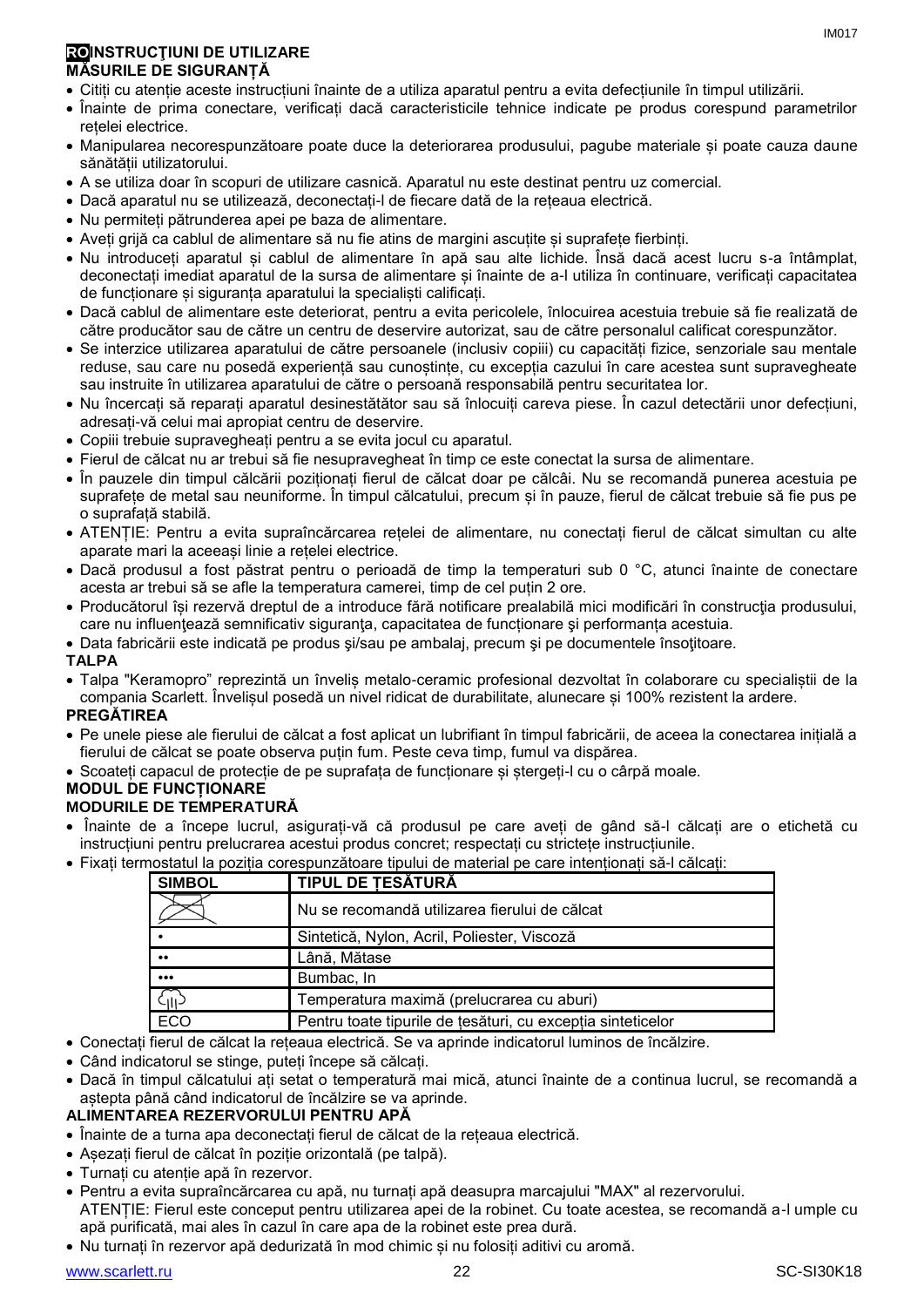- În cazul în care apa de la robinet este foarte dură, turnați doar apă distilată sau demineralizată.
- Orificiul pentru alimentarea cu apă nu trebuie să fie deschis în timpul utilizării fierului de călcat.
- La umplerea repetată a rezervorului cu apă, deconectați întotdeauna fierul de călcat de la rețeaua electrică.
- La finisarea lucrului este întotdeauna necesar de a elimina complet apa din rezervor. ATENȚIE: După scurgerea apei din fierul de călcat **răcit**, fixați-l în poziție verticală (pe călcâi) și conectați-l pentru **2 minute** la modul de încălzire maximă, după care deconectați fierul de călcat de la rețeaua electrică.

# PULVERIZAREA

- Pulverizarea poate fi utilizată în orice mod de funcționare, dacă în rezervor este suficientă apă.
- Pentru a face acest lucru, apăsați în mod repetat butonul de pulverizare.

# **PRELUCRAREA CU ABURI**

- Deconectați fierul de călcat de la rețeaua electrică și turnați apă în rezervor.
- Așezați fierul de călcat în poziție verticală pe placa de călcat și conectați-l la rețeaua electrică.
- Setați termostatul în poziția "••" sau "•••".
- Așteptați până când indicatorul de încălzire se stinge, adică va fi atinsă temperatura stabilită.
- Stabiliți regulatorul nivelului de aburi la poziția dorită.
- După finisarea lucrului rotiți termostatul la poziția minimă "min» și deconectați fierul de călcat de la rețeaua electrică.

ATENȚIE: Pentru a evita arsurile evitați contactul cu aburul care iese din orificiile de pe talpă.

# **CĂLCAREA USCATĂ**

- Puteți călca în modul uscat, chiar dacă rezervorul este umplut cu apă. Cu toate acestea, la funcționarea îndelungată în acest mod nu se recomandă a turna prea multă apă în rezervor.
- Stabiliți regulatorul nivelului de aburi la poziția minimă.
- ATENȚIE: Dacă în timpul funcționării doriți să utilizați aburii, și nu există apă în rezervor, atunci deconectați fierul de călcat de la rețeaua electrică și așteptați până se răcește, și doar apoi turnați apa.

# **JETUL DE ABURI**

- Această funcție este concepută pentru o singură emitere de aburi suplimentară la călcarea suprafețelor de țesături puternic șifonate.
- Apăsați butonul pentru jetul de aburi.
- NOTĂ: Pentru a evita scurgerea apei din orificiile pentru aburi, nu țineți apăsat butonul pentru Jetul de aburi pentru mai mult de 5 secunde.

NOTĂ: Nu apăsați butonul pentru jetul de abur mai mult de 3 ori la rând, în caz contrar fierul de călcat se va răci.

# **PRELUCRAREA CU ABURI ÎN POZIȚIE VERTICALĂ**

- Asigurați-vă că în rezervor este suficientă apă.
- Conectați fierul de călcat la rețeaua electrică și așezați-l în poziție verticală.
- Setați termostatului și regulatorul nivelului de aburi la poziția maximă.
- În timp ce țineți fierul de călcat vertical, apăsați butonul pentru jetul de aburi.

# **FINISAREA LUCRULUI**

- Setați termostatul la poziția minimă «min».
- Deconectați fierul de călcat de la rețeaua electrică.

# **MODUL ECO**

- Modul "ECO" vă permite să economisiți până la 30% din energia electrică, și este conceput pentru călcarea eficientă a țesăturilor. Netezirea se datorează combinației temperaturii optime, potrivită pentru majoritatea tipurilor de țesături (cu excepția celor sintetice) și a jetului de aburi puternic.
- Turnați apă în rezervorul pentru apă în conformitate cu instrucțiunile.
- Setați termostatul în poziția "ECO"

# **DECONECTAREA AUTOMATĂ**

 Această funcție va permite deconectarea automată a fierului de călcat, dacă acesta rămâne nemișcat în poziție orizontală mai mult de 30 de secunde, sau în poziție verticală – mai mult de 8 minute. Datorită acestui fapt se exclude complet posibilitatea de provocare a incendiului.

# **CURĂȚAREA ȘI ÎNTREȚINEREA**

- Înainte de a curăța fierul de călcat, asigurați-vă că este deconectat de la rețeaua electrică și este complet răcit.
- Nu utilizați pentru curățarea tălpii agenți de curățare abrazivi.

# **AUTO-CURĂȚAREA**

- Umpleți rezervorul pentru apă până la marcajul maxim, apoi închideți capacul.
- Setați termostatul în poziția maximă "MAX".
- Conectați fierul de călcat la sursa de alimentare.
- Așteptați până când indicatorul de încălzire se stinge.
- · În timp ce tineți fierul de călcat în poziție orizontală deasupra chiuvetei, rotiți regulatorul nivelului de aburi la poziția maximă și apăsați butonul auto-curățare.
- Aburul și apa fierbinte ce sunt emise din orificii vor elimina murdăria. În acest caz se recomandă a mișca fierul de călcat înainte și înapoi.
- În cazul în care fierul de călcat este foarte murdar se recomandă a repeta ciclul de auto-curățare.
- Pentru a usca talpa fierului de călcat, călcați o bucată de țesătură inutilă.

# **PĂSTRAREA**

Deconectați fierul de călcat de la rețeaua electrică, eliminați apa din rezervor și lăsați să se răcească complet.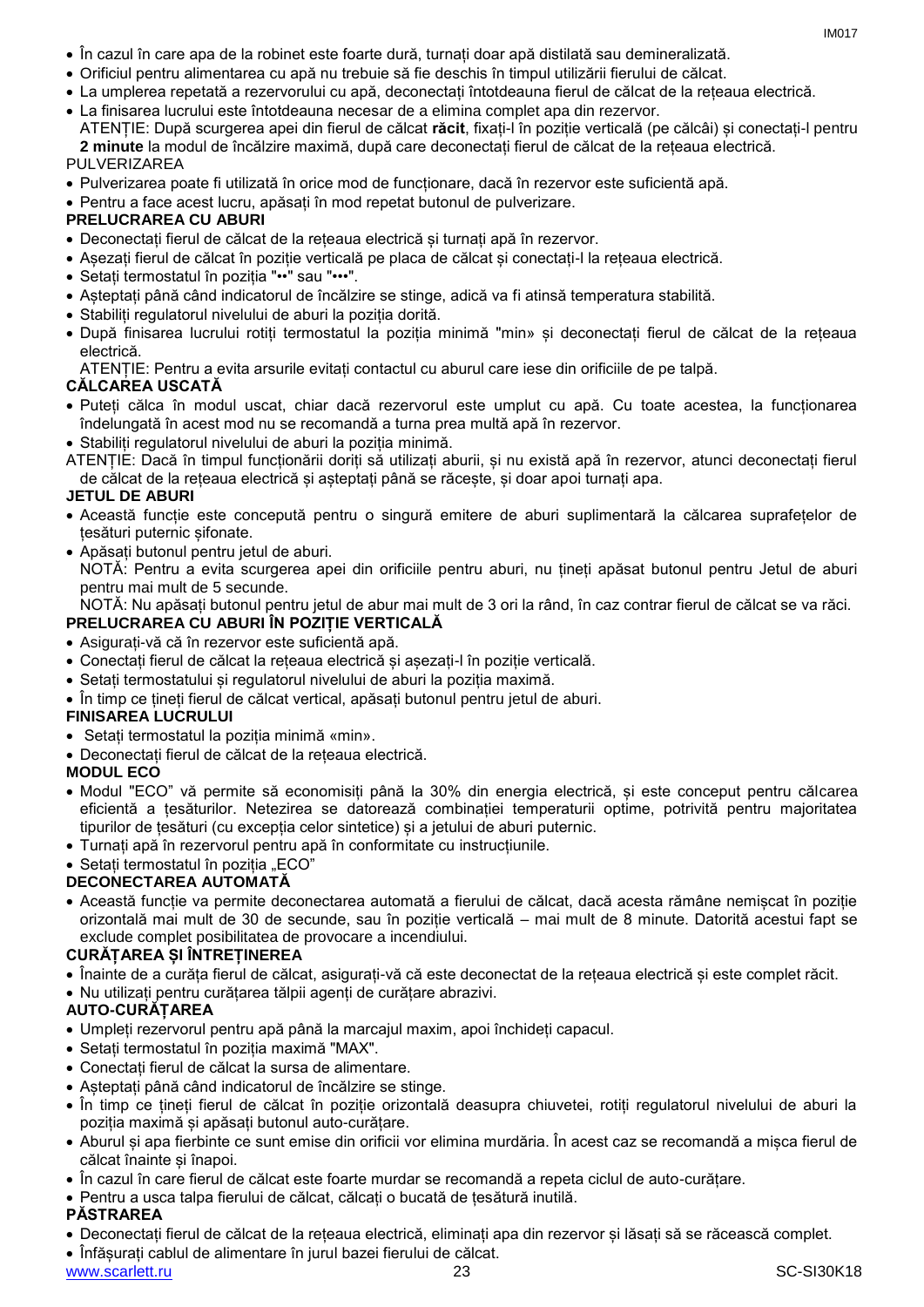Pentru a preveni deteriorarea suprafeței de lucru, păstrați fierul de călcat în poziție verticală.

IM017

Simbolul dat pe produs, ambalaj si/sau documentele însotitoare înseamnă că aparatele electrice și electronice, şi bateriile uzate nu trebuie aruncate împreună cu deşeurile menajere. Acestea trebuie duse la punctele de colectare specializate.

Adresaţi-vă la autorităţile locale pentru a obţine informaţii suplimentare referitor la sistemele existente de colectare a deşeurilor.

Reciclarea corectă va contribui la păstrarea resurselor valoroase şi la prevenirea posibilelor efecte negative asupra sănătăţii oamenilor şi a mediului înconjurător, care ar putea apărea în rezultatul reciclării incorecte a deşeurilor.

# **PL** INSTRUKCJA OBSŁUGI **ŚRODKI OSTROŻNOŚCI**

- Należy dokładnie zapoznać się z niniejszą instrukcją obsługi przed rozpoczęciem korzystania z urządzenia w celu uniknięcia awarii podczas użytkowania. Niewłaściwa obsługa może spowodować uszkodzenie urządzenia, wyrządzić szkodę materialną lub spowodować zagrożenie dla zdrowia użytkownika.
- Przed pierwszym uruchomieniem należy sprawdzić, czy dane techniczne podane na urządzeniu są zgodne z parametrami sieci elektroenergetycznej.
- Urządzenie należy wykorzystywać wyłącznie do celów prywatnych. Urządzenie nie jest przeznaczone do użytku w ramach działalności gospodarczej.
- Nie należy korzystać z urządzenia na wolnym powietrzu lub w warunkach zwiększonej wilgotności.
- Podczas wyłączenia urządzenia należy trzymać się za wtyczkę, nie należy pociągać za przewód zasilania.
- Należy uważać, aby przewód zasilający nie dotykał ostrych krawędzi i gorących powierzchni.
- Należy zawsze odłączać urządzenie od sieci elektroenergetycznej, jeśli nie jest wykorzystywane, a także przed nalaniem bądź wylaniem wody.
- W celu uniknięcia porażenia prądem elektrycznym i zapalenia urządzenia nie należy zanurzać urządzenie lub przewód zasilania w wodzie bądź innych substancjach płynnych. Jeśli to się stało, NIE WOLNO DOTYKAĆ urządzenia, należy go natychmiast odłączyć od sieci elektroenergetycznej i zwrócić się do Punktu Serwisowego w celu sprawdzenia jego funkcjonalności.
- W przypadku uszkodzenia przewodu zasilania, w celu uniknięcia niebezpieczeństwa, jego wymiany powinien dokonać producent, autoryzowany Punkt Serwisowy bądź podobny wykwalifikowany personel.
- Urządzenie nie jest przeznaczone do użytku przez osoby (w tym dzieci) o obniżonych możliwościach fizycznych, zmysłowych lub umysłowych albo w przypadku braku doświadczenia lub wiedzy, jeśli nie znajdują się one pod nadzorem lub nie poinstruowane przez osobę odpowiedzialną za ich bezpieczeństwo na temat korzystania z urządzenia.
- Nie należy próbować samodzielnie naprawiać urządzenie. Jeśli wystąpiły problemy, należy się skontaktować z najbliższym Punktem Serwisowym.
- Dzieci powinny być nadzorowane w celu niedopuszczenia do bawienia się z urządzeniem.
- Nie należy pozostawiać żelazka bez nadzoru, jeśli jest podłączone do sieci zasilania.
- W przerwach podczas prasowania należy stawiać żelazko na piętę. Nie zaleca się stawiać go na powierzchnie metalowe lub chropowate. Podczas prasowania i w przerwach żelazko powinno się znajdować na stabilnej powierzchni.
- UWAGA: Aby uniknąć przeładowania sieci zasilania, nie należy podłączać żelazka jednocześnie z innymi urządzeniami elektrycznymi o dużej mocy do tej samej linii sieci elektroenergetycznej.
- Jeśli urządzenie przez jakiś czas znajdowało się przy temperaturze poniżej 0ºC, przed włączeniem należy go przechowywać w temperaturze pokojowej nie krócej niż 2 godziny.
- Producent zastrzega sobie prawo do wprowadzania drobnych zmian do konstrukcji urządzenia, nie wpływających zasadniczo na jego bezpieczeństwo, sprawność i funkcjonalność, bez dodatkowego powiadomienia.
- Data produkcji jest podana na urządzeniu i/lub na opakowaniu, a także w dołączonej dokumentacji.

# **STOPA**

 Stopa «Keramopro» to profesjonalna powłoka z metali sproszkowanych, opracowana wspólnie ze specjalistami spółki Scarlett. Powłoka posiada podniesiony stopień wytrwałości, poślizgu i 100% odporność na przypalanie się. **PRZYGOTOWANIE**

# Podczas produkcji urządzenia niektóre jego części zostały posmarowane, dlatego podczas pierwszego podłączenia żelazko może trochę dymić. Po pewnym czasie dym ustąpi.

Należy zdjąć zasłonę ochronną z powierzchni roboczej i przetrzeć ją miękką ściereczką.

# **PRACA**

# ZAKRESY TEMPERATUR

- Przed rozpoczęciem użytkowania należy się upewnić, że wyrób, który zamierzasz wyprasować, posiada etykietę ze wskazówkami dotyczącymi postępowania z tym konkretnym wyrobem; ściśle ich przestrzegaj.
- Ustaw termoregulator w pozycji odpowiadającej rodzaju tkaniny, którą zamierzasz prasować: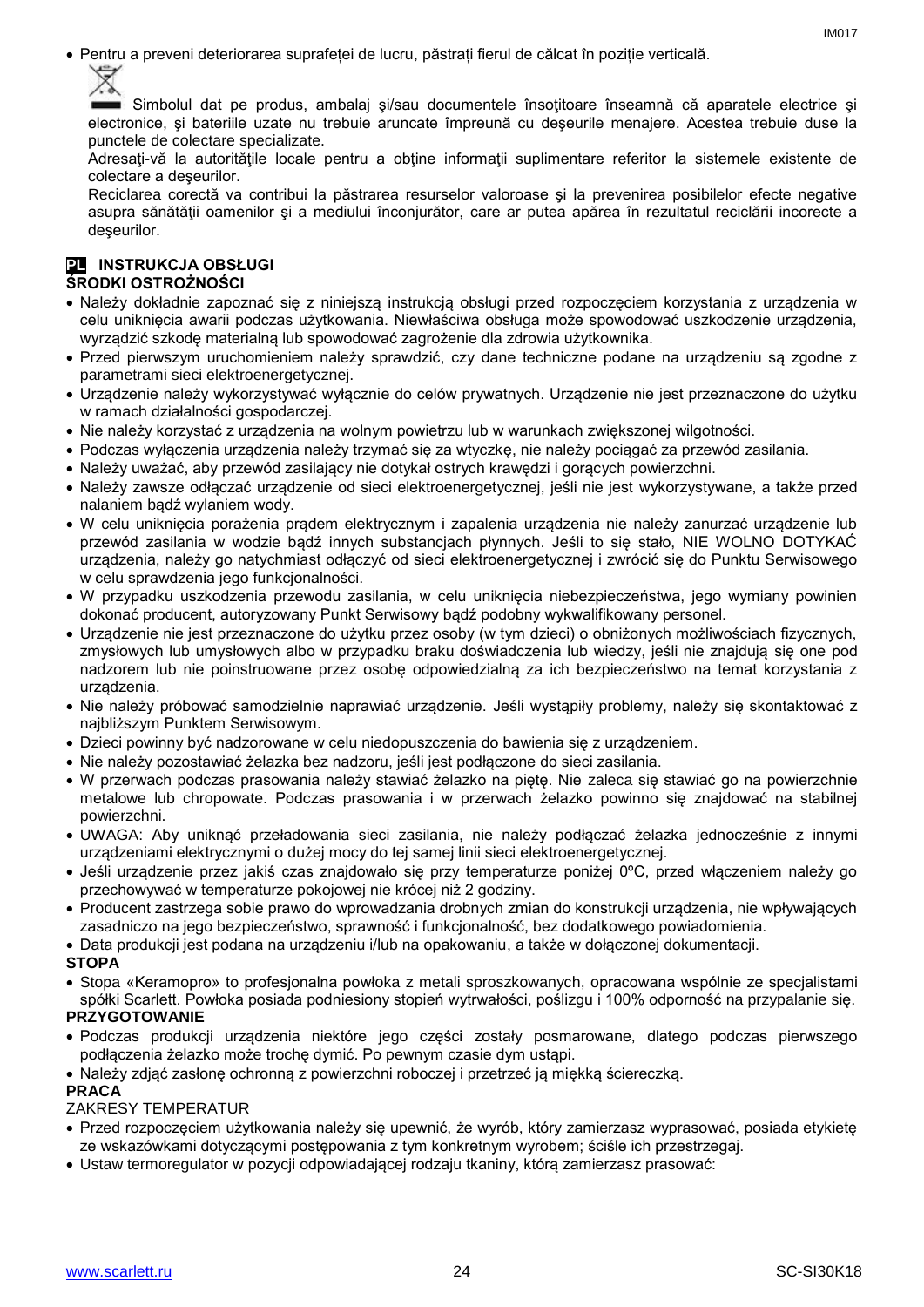IM017

| <b>OZNAKOWA</b><br><b>NIE</b> | <b>RODZAJ TKANINY</b>                                |
|-------------------------------|------------------------------------------------------|
|                               | Nie zaleca się prasowanie wyrobu.                    |
|                               | Syntetyka, nylon, akryl, poliester, wiskoza          |
| $\bullet \bullet$             | Wełna, jedwab                                        |
|                               | Bawełna, len                                         |
|                               | Temperatura maksymalna (rozparzenie)                 |
| <b>ECO</b>                    | Dla wszystkich rodzajów tkaniny, oprócz<br>syntetyki |
|                               |                                                      |

- Podłącz żelazko do sieci elektroenergetycznej. Zapali się świetlny wskaźnik nagrzewania i świetlny wskaźnik pracy.
- Gdy wskaźnik nagrzewania zgasi się, można rozpoczynać prasowanie.
- Jeśli podczas prasowania została ustawiona niższa temperatura, to przed kontynuacją pracy, zaleca się zaczekać, aż się zapali wskaźnik nagrzewania.
- Świetlny wskaźnik pracy będzie się świecić przez cały czas pracy urządzenia.
- NAPEŁNIENIE ZBIORNIKA WODY
- Przed napełnieniem żelazka wodą odłącz go od sieci elektroenergetycznej.
- Postaw żelazko poziomo (na stopę).
- Ostrożnie napełnij zbiornik wodą.
- Aby uniknąć przepełnienia, nie wlewaj wody powyżej zaznaczenia "max" na zbiorniku.
- *UWAGA:* Żelazko przewiduje wykorzystanie bieżącej wody. Jednak preferowana jest woda oczyszczona, szczególnie w przypadku, kiedy bieżąca woda jest zbyt twarda.
- Nie należy napełniać zbiornik wodą zmiękczoną chemicznie lub używać środków aromatyzujących.
- Jeśli bieżąca woda jest zbyt twarda, należy wlewać tylko destylowaną lub demineralizowaną wodę.
- Otwór do napełniania urządzenia wodą nie powinien być otwarty podczas korzystania z żelazka.
- Podczas powtórnego napełnienia zbiornika wodą zawsze należy odłączać żelazko od sieci elektroenergetycznej.
- Po zakończeniu pracy należy całkowicie opróżnić zbiornik z wody.
- *UWAGA:* Po opróżnieniu zbiornika z wody ze **schłodzonego** żelazka, należy go ustawić pionowo (na piętę) i włączyć go na **2 minuty** przy maksymalnym trybie nagrzewania, po czym należy odłączyć żelazko od sieci elektroenergetycznej.

**SPRYSKIWANIE** 

- Spryskiwania można używać podczas każdego trybu pracy żelazka, jeśli w zbiorniku znajduje się wystarczająca ilość wody.
- W tym celu należy nacisnąć kilka razy przycisk spryskiwania.

ROZPARZANIE

- Odłącz żelazko od sieci elektroenergetycznej i nalej do zbiornika wodę.
- Ustaw żelazko pionowo na deskę do prasowania i podłącz go do sieci elektroenergetycznej.
- Ustaw termoregulator w pozycji "••" lub "•••".
- Zaczekaj, aż zgaśnie wskaźnik nagrzewania, czyli zostanie osiągnięta wskazana temperatura.
- Ustaw regulator stopnia rozparzania w potrzebnej pozycji.
- Po zakończeniu pracy przesuń termoregulator do minimalnej pozycji "min" i odłącz żelazko od sieci elektroenergetycznej.
- *UWAGA:* W celu uniknięcia oparzenia nie wolno dopuszczać do kontaktu z parą, wydostającą się z dysz na stopie żelazka.

# PRASOWANIE NA SUCHO

- Możesz prasować w trybie suchym, nawet jeśli zbiornik nie jest napełniony wodą. Jednak przy dłuższej pracy w tym trybie nie zaleca się nalewać do zbiornika zbyt dużo wody.
- Ustaw regulator stopnia rozparzania w pozycji minimalnej.
- *UWAGA:* Jeśli podczas pracy musisz zastosować rozparzanie, a w zbiorniku nie ma wody, odłącz żelazko od sieci elektroenergetycznej i zaczekaj, aż ono wystygnie, i dopiero wtedy wlewaj wodę.

# UDERZENIE PARY

- Ta funkcja służy do dodatkowego jednorazowego dopływu pary podczas prasowania bardzo zmiętych miejsc tkaniny.
- Naciśnij przycisk uderzenia pary.
- *UWAGA:* W celu uniknięcia wylania się wody przez otwory do pary, nie należy naciskać przycisku uderzenia pary dłużej niż 5 sekund.
- *UWAGA:* Nie należy naciskać przycisku uderzenia pary więcej niż 3 razy z rzędu, w przeciwnym razie żelazko wystygnie.

ROZPARZANIE PIONOWE

- Upewnij się, że w zbiorniku znajduje się wystarczająca ilość wody.
- Podłącz żelazko do sieci elektroenergetycznej i ustaw go pionowo.
- Ustaw termoregulator i regulator stopnia rozparzania w pozycji maksymalnej.
- Trzymając żelazko pionowo, naciśnij przycisk uderzenia pary.

ZAKOŃCZENIE PRACY

• Ustaw termoregulator w pozycji minimalnej "min".

www.scarlett.ru 25 SC-SI30K18